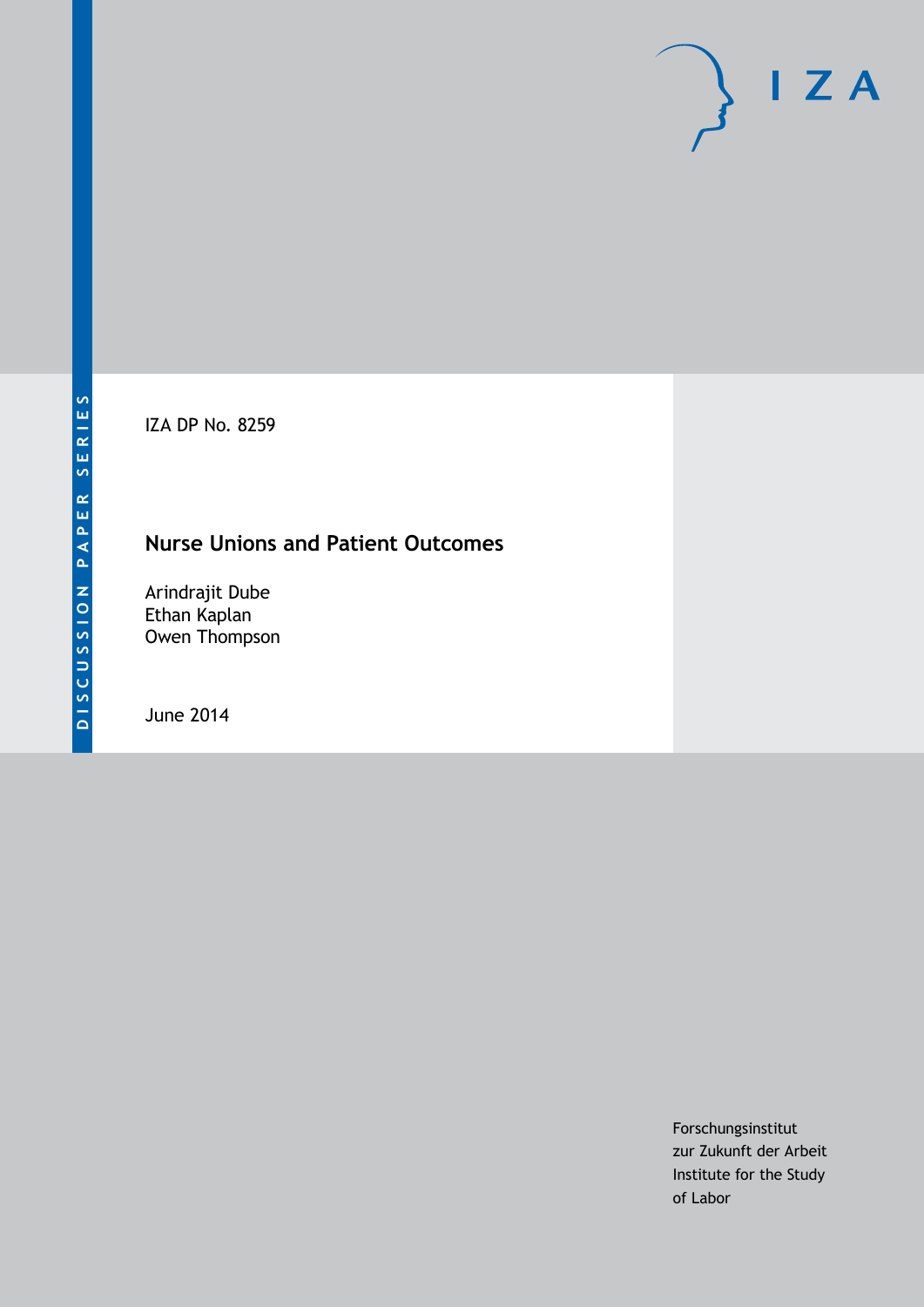# **Nurse Unions and Patient Outcomes**

# **Arindrajit Dube**

*University of Massachusetts Amherst and IZA*

### **Ethan Kaplan**

*University of Maryland College Park*

## **Owen Thompson**

*University of Wisconsin Milwaukee*

Discussion Paper No. 8259 June 2014

IZA

P.O. Box 7240 53072 Bonn Germany

Phone: +49-228-3894-0 Fax: +49-228-3894-180 E-mail: [iza@iza.org](mailto:iza@iza.org)

Any opinions expressed here are those of the author(s) and not those of IZA. Research published in this series may include views on policy, but the institute itself takes no institutional policy positions. The IZA research network is committed to the IZA Guiding Principles of Research Integrity.

The Institute for the Study of Labor (IZA) in Bonn is a local and virtual international research center and a place of communication between science, politics and business. IZA is an independent nonprofit organization supported by Deutsche Post Foundation. The center is associated with the University of Bonn and offers a stimulating research environment through its international network, workshops and conferences, data service, project support, research visits and doctoral program. IZA engages in (i) original and internationally competitive research in all fields of labor economics, (ii) development of policy concepts, and (iii) dissemination of research results and concepts to the interested public.

IZA Discussion Papers often represent preliminary work and are circulated to encourage discussion. Citation of such a paper should account for its provisional character. A revised version may be available directly from the author.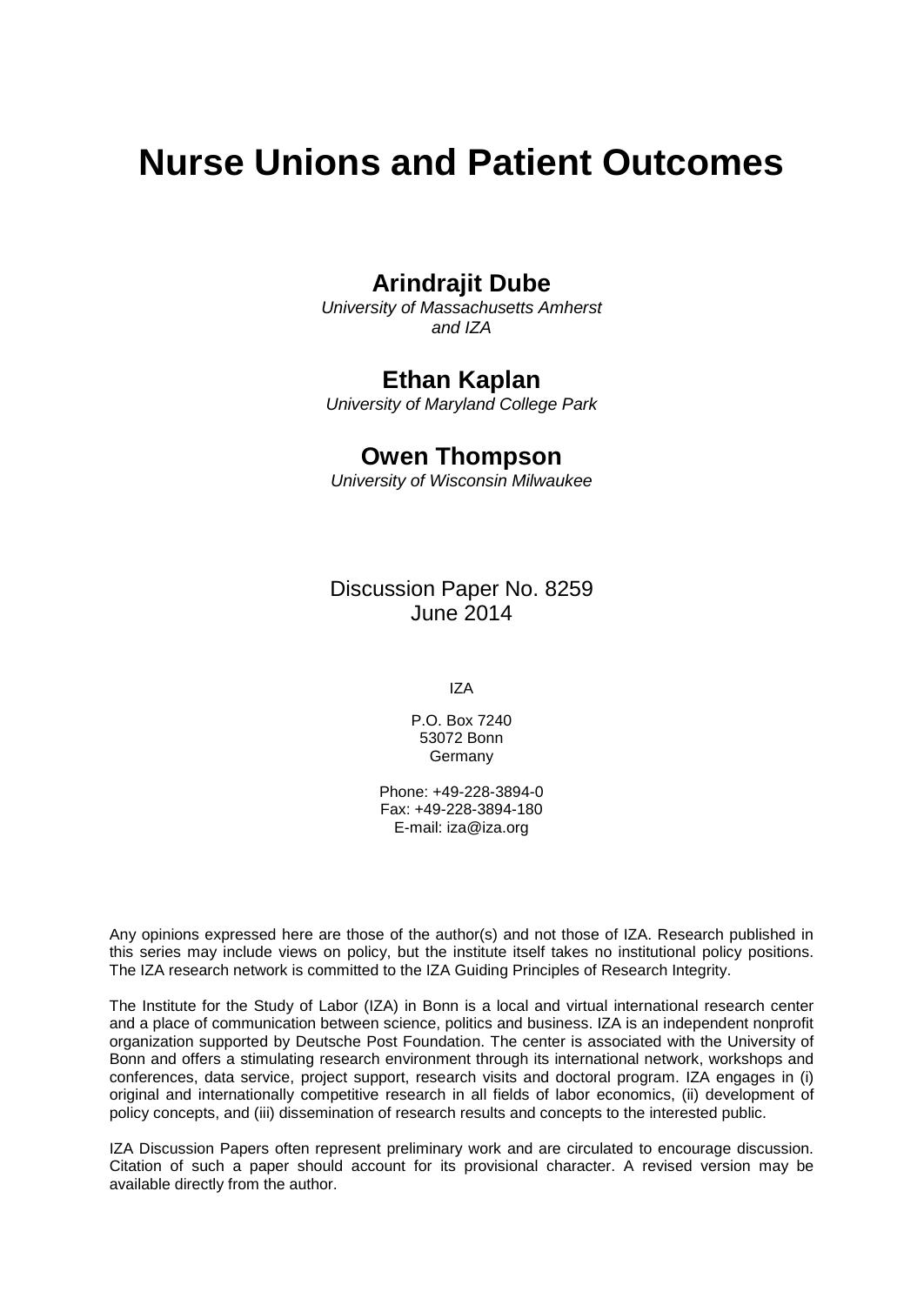IZA Discussion Paper No. 8259 June 2014

# **ABSTRACT**

# **Nurse Unions and Patient Outcomes**

We estimate the impact of nurse unions on health care quality using patient discharge data and the universe of hospital unionizations in California between 1996 and 2005. We find that hospitals with a successful union election outperform hospitals with a failed election in 12 of 13 nurse sensitive patient outcomes measures. We also find that hospitals with a unionization drive are establishments with declining quality as measured by patient outcomes. When such declines are accounted for using hospital-specific trends, we find that unionized hospitals also outperform hospitals without any union election in the same 12 of 13 outcome measures. The timing of the quality improvement is consistent with a causal impact: the largest changes occur precisely in the year of unionization. The biggest improvements are found in the incidence of metabolic derangement, pulmonary failure, and central nervous system disorders such as depression and delusion, where the estimated changes are between 15% and 60% of the mean incidence for those measures. Dynamic estimates confirm that the improvements in health care outcomes occur within the first two years following nurse unionization.

JEL Classification: I12, J51

Keywords: unions, nurses, health care quality, hospitals

Corresponding author:

Arindrajit Dube Department of Economics Thompson Hall University of Massachusetts Amherst Amherst, MA 0100 USA E-mail: [adube@econs.umass.edu](mailto:adube@econs.umass.edu)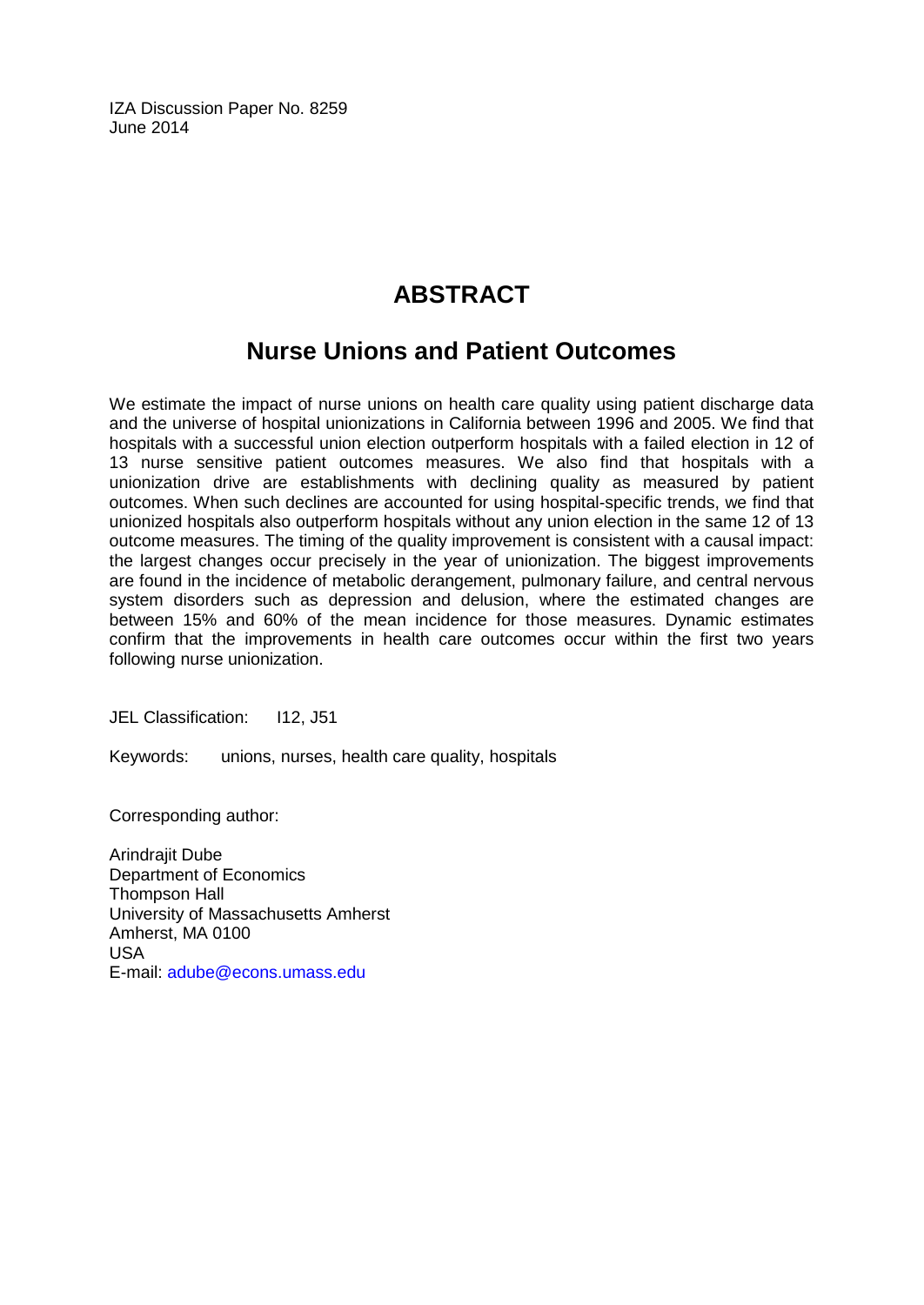#### **1 Introduction**

Economists have long recognized the possibly contradictory effects of trade unions on product quality. The impact on quality is related to the broader question of unions' effect on workplace productivity. In their seminal contribution *What do Unions Do?,* Freeman and Medoff (1984) argued that increased "voice" could increase productivity through greater worker effort and lower turnover, as well as through increased information flows between management and labor. The increase in productivity may also stem from skill upgrading (Lewis 1986, Freeman and Medoff 1984), or greater capital intensity of production. Similar mechanisms could also lead to an increase in product quality. In contrast, product quality or productivity may suffer from restrictive union-imposed workplace rules, reduced investment, and weaker employer incentives to screen for better workers (Card 1996, Lee 1978, Wessels 1994).

Overall, the limited evidence on the topic has been mixed. As part of a 20 year retrospective of *What do Unions Do*? Hirsch (2004) reviewed the literature to date and argued that on net there was little clear evidence of the positive impact of unions on productivity postulated by Freeman and Medoff (1984). However, the causal relationship between labor relations and worker productivity has been difficult to discern due to the dual challenge of measuring productivity and isolating plausibly exogenous variation in unionization.

Within the past decade, there have been a number of papers looking at labor relations as a potential determinant of product quality. Krueger and Mas (2004) estimate the impacts of labor strife on production error rates in Firestone Tires; Mas (2008) looks at the impact of labor strife on machine production quality; and Mas (2006) looks at the impact of the outcome of union wage bargaining on police apprehensions. In contrast to our work, these papers do not specifically estimate the impact on quality stemming from union presence.

In this paper, we estimate the impact of the presence of nursing unions on a host of patient outcomes deemed as sensitive to nurse performance in the medical nursing literature. We use nurse union election data matched to a panel of administrative patient outcome data from the universe of hospitals which report to the state of California. Nurse unions are a natural place to look for unionization impacts on product quality for two reasons. First, different from most occupations, nurses work at employers who are required to report detailed outcome measures. Thus, there is reliable data from which to measure the impact of nurse unionization on quality, and we specifically use 13 such nurse-sensitive outcomes identified in a seminal article in the *New England Journal of*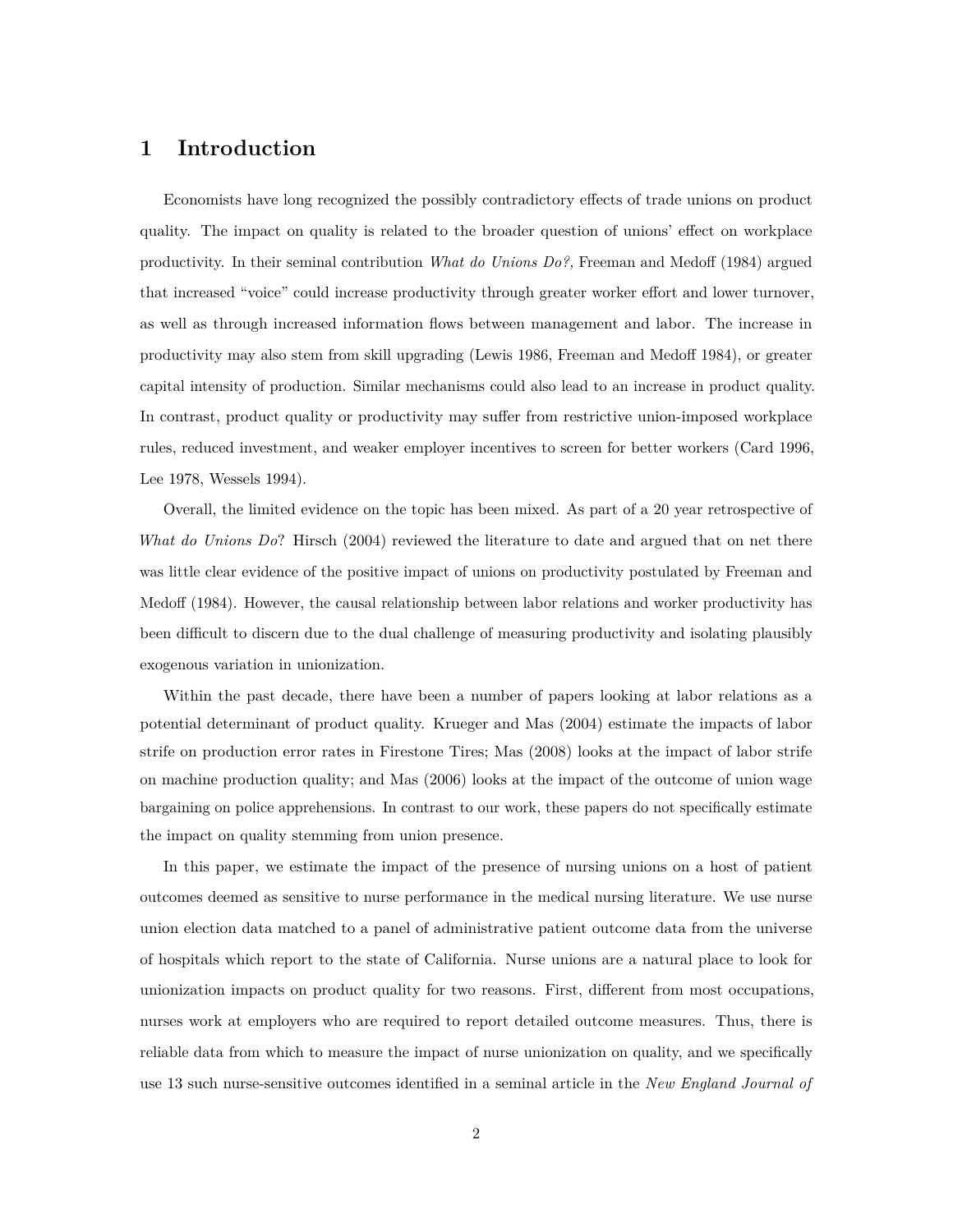*Medicine* by Needleman et *al.* (2002). Second, nurses are one of the few occupations which has seen strong growth of unionization in the past few decades. They are therefore one of the few occupations from which estimating the impact of unionization on productivity is feasible. Finally, the impact of unionization on care quality is interesting for its own sake due to its relevance for public health.

We use a difference-in-difference research design, and our preferred strategy compares changes in outcomes at hospitals undergoing successful unionization with changes where the effort fails. Pooling across standardized outcomes, we find that prior to the election, hospitals with successful unionizations had similar trends in outcomes as hospitals with failed unionizations. However, after the recognition election, unionizing hospitals perform statistically significantly and substantially better than hospitals where the union loses the election. In addition, unionizing hospitals perform better relative to the full sample of control hospitals in California when we account for hospital-specific linear or quadratic trends. We see particularly large impacts on metabolic derangement, pulmonary failure, and central nervous system disorders. Overall, our effects suggest that unionization leads to a decline of 5.6% of a standard deviation in the average of our thirteen measures relative to a sample of all hospitals and 6.1% of a standard deviation relative to a sample of hospitals with unsuccessful unionization attempt. The effects on metabolic derrangement and pulmonary failure are over 15% of a standard deviation, and the effects are over 40% for central nervous system disorders. The timing of the changes further supports a causal interpretation of our findings: the largest improvements occur during the year of the unionization, and the second largest during the following year.

Our paper relates to a small number of recent studies which have attempted to estimate the impact of nurse unions on quality of care. Gruber and Kleiner (2010) uses an event study methodology to estimate the impact of nurse strikes on mortality, and find that the average strike increases mortality by over 18%. However, strike days are a very small portion of the total days of employment for a unionized workforce and therefore looking at the impact of strikes is not sufficient for understanding the quality impact of nurse unionization. Similar to this paper, Ash and Seago (2005) estimate the impact of nurse unions on patient health, specifically considering mortality due to cardiac arrest. They find that patients in hospitals where nurses are unionized are 5.5% less likely to die from a myocardial infarction. Although they use a variety of methods to account for the selectivity of unionization, their identification is purely cross-sectional. Given the non-random nature of unionization documented here, it is not clear whether these estimates necessarily reflect a causal impact of unionization.

The paper most similar to ours is by Sojourner et *al.* (2012) which uses a regression discontinuity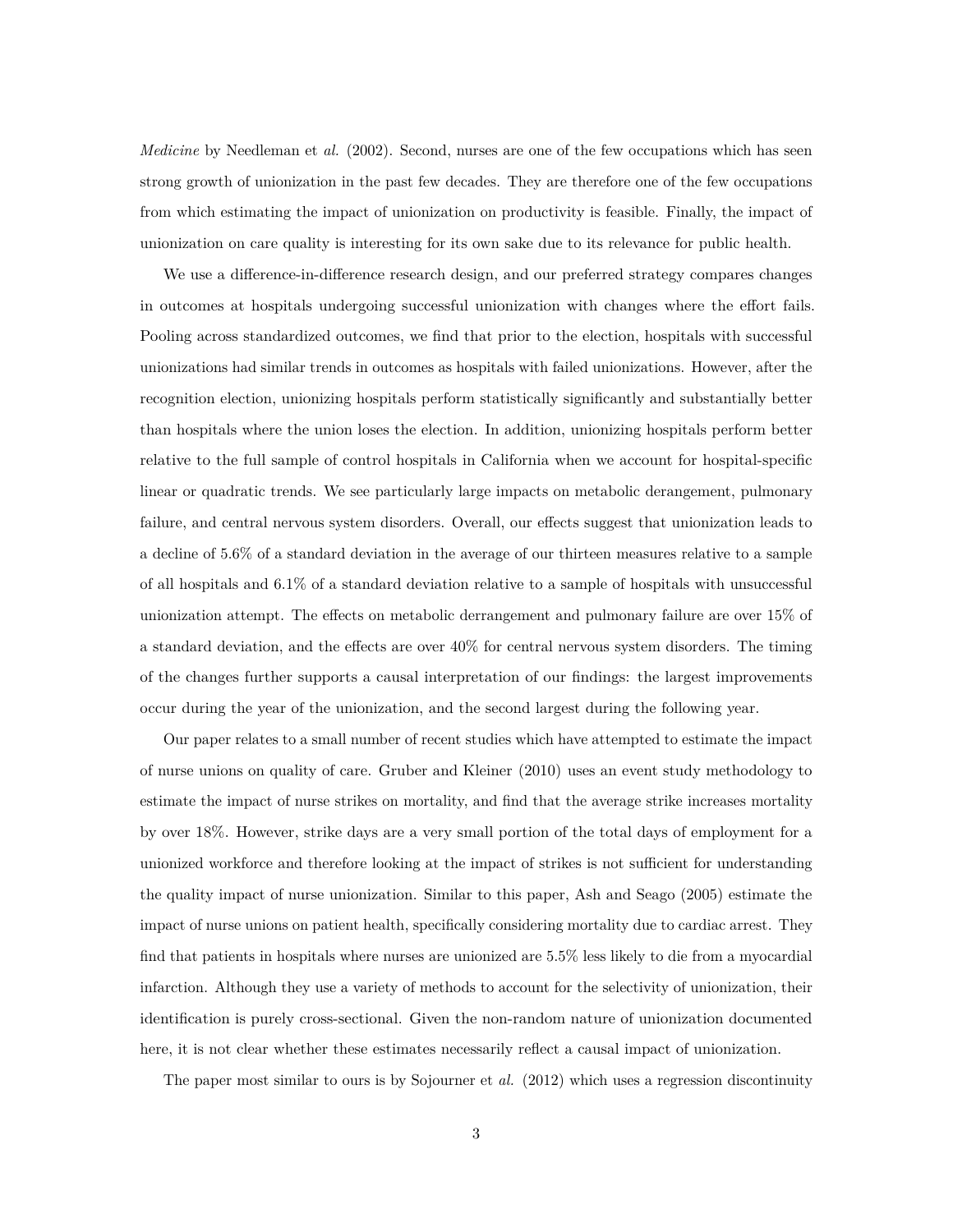design to look at patient quality measures in nursing homes following an unionization event. Different from our paper, they find no impact of unionization on care quality though they do find an employment decline from which they argue for increased productivity. While our conclusions on quality do differ from those of Sojourner et *al.*, there are a number of plausible explanations for these differences. Most importantly, the patient profiles and basic nature of nursing tasks in the convalescent settings studied by Sojourner et *al.* are substantively different than those in the general hospital settings that we study here. Additionally, Sojourner et *al.* work with a larger, national sample of unionizations and are therefore able to implement a regression discontinuity research design, while our smaller CA sample is only amenable to the difference-in-difference approach that we adopt. While the timing of our effects, their prevalence across a large number of nurse-sensitive outcomes, and our use of multiple comparison groups strongly points to a causal interpretation, it is possible that we are identifying the average of heterogeneous treatment effects across unions of different strengths. This is because we do not have the statistical power to limit our sample only to close elections. Lee and Mas (2010) find evidence of differential impacts in close versus lop-sided elections. Finally, we analyze a broader and arguably higher quality set of patient outcome measures than Sojourner et *al.* Given that any or all of these factors could be expected to impact the findings, we view our work as reconcilable and complimentary to that of Sojourner et al.

The remainder of the paper is structured as follows. In section 2, we describe the data on patient outcomes and unionization. Section 3 outlines our estimation strategy. In section 4, we present our main results. Section 5 provides additional interpretation of our results, and section 6 concludes.

#### **2 Data**

Our data on patient outcomes come from the Patient Discharge Database (PDD) maintained by the Office of Statewide Health Planning and Development (OSHPD) in California. The PDD is a confidential dataset covering all individuals discharged from regulated California hospitals between 1988 and 2005.

The PDD contains information on a large number of patient diagnoses. To ensure that our selection of patient outcome measures was not inappropriately influenced by the corresponding end results, we pre-committed to extracting only 13 diagnosis measures which have been deemed nurse sensitive in the nursing literature. In particular, we followed Needleman et al. (2002), a seminal article in the nurse quality literature with 1861 citations. We used the measures that they reviewed with the exception of Length of Stay, which is not a patient welfare measure. We then extracted only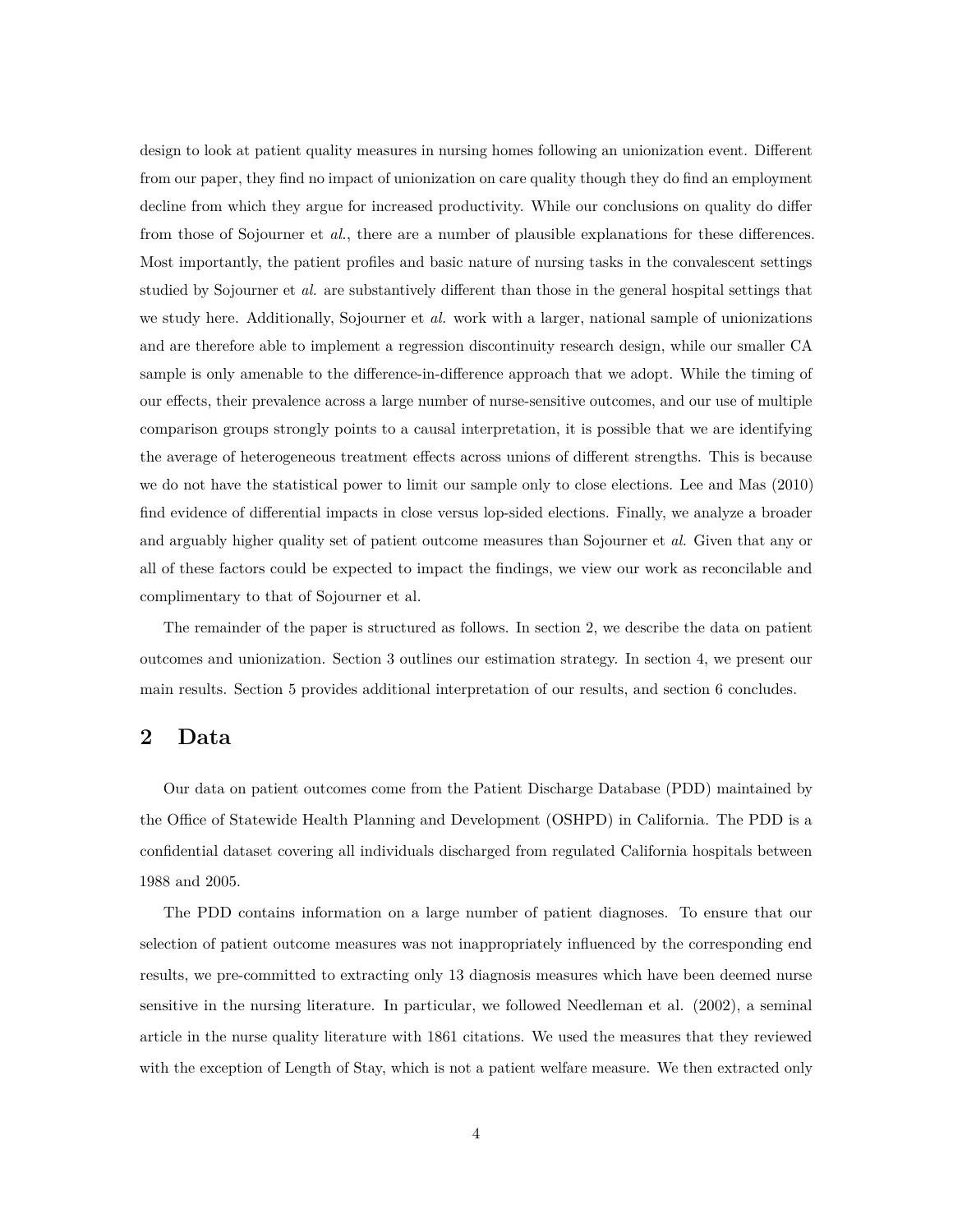these 13 outcomes from the PDD microdata and we report results for all 13 below.

The specific patient outcome measures and corresponding acronyms are as follows: Urinary Tract Infection (UTI), Pressure Ulcer (PRU), Hospital Acquired Pneumonia (HAP), Hospital Acquired Sepsis (HAS), Shock or Cardiac Arrest (SCA), Upper Gastrointestinal Bleeding (UGB), Metabolic Derangement (MDB), Deep Vein Thrombosis (DVT), Central Nervous System disorder (CNS), Wound Infection (WIN), Failure To Rescue (FTR), and In-Hospital Death (IHD). Each of these measures is constructed using the ICD9 diagnostic codes described in Needleman et al. (1992). We received permission from OSHPD to extract the counts of these outcomes at the hospital level, disaggregated by patient demographic categories (race, age and gender), the Major Diagnostic Code for admission, and the month of admission.

A distinct strength of the PDD data is that from 1996 forward, it contains counts for each outcome that were present on admission. In most of our results, we report prevalence of these outcomes which were obtained in the hospital (i.e. not present on admission - NPOA). We collapse our data to the hospital-year level, so that our working dataset is an annual panel of hospitals from 1996 to 2005, with incidence of the 13 conditions that were not present on admission, along with the share of patients by gender, 4 race and ethnicity categories, 8 age categories, 25 Major Diagnostic Codes, and present-on-admission levels for each of the outcomes.

Using the total number of admitted patients, we express each of our 13 hospital-year level outcome measures in incidence rate per thousand patients. Additionally, we construct an aggregate measure of disease incidence across outcomes for each hospital-year. To do so, we first standardize each specific measure by subtracting its mean and dividing by the standard deviation taken over the entire panel of hospitals. We then take the simple mean of these standardized outcomes across all 13 measures. That is, letting *h* index hospitals, *t* index time, and *j* index outcomes so that  $y_{ht}^j$  corresponds to outcome *j* at hospital *h* at time *t*, our combined measure is defined as

$$
All_{ht} = \frac{1}{13} \sum_{j=1}^{13} z_{ht}^j,
$$
 (1)

where

$$
z_{ht}^{j} = \frac{y_{ht}^{j} - \frac{\sum_{h,t} y_{ht}^{j}}{N}}{\sqrt{\frac{\sum (y_{ht}^{j} - \sum_{h,t} y_{ht}^{j})^{2}}{N}}}
$$
(2)

To our patient outcome data, we merge information on the universe of NLRB conducted union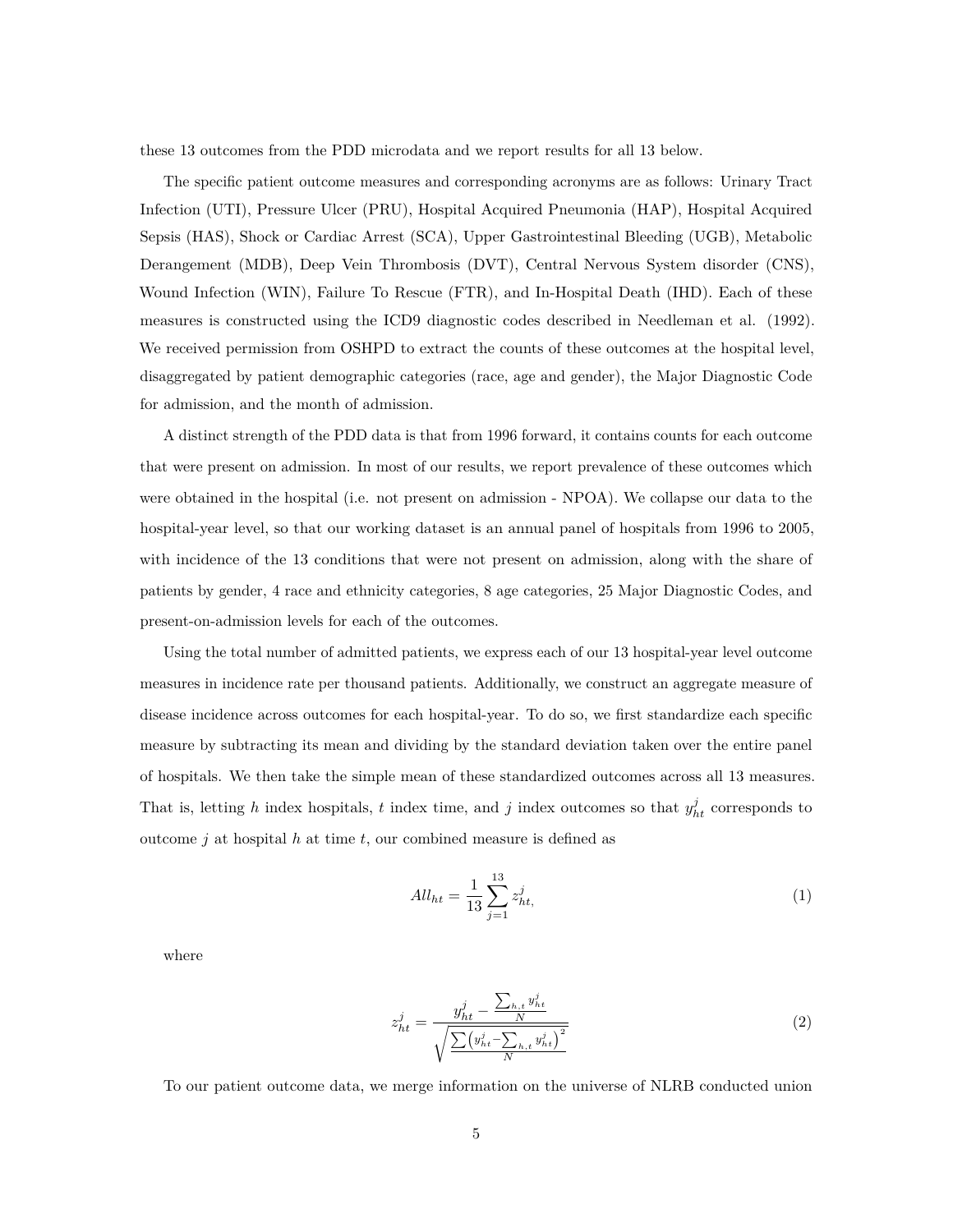representation elections for bargaining units that included registered nurses in California occurring over the sample period. While the majority of the information in our election data originated in monthly NLRB Election Reports, these reports contain only broad industry and bargaining unit classifications, and it is often impossible to differentiate RN unionization elections from elections involving, for instance, nursing assistants or a hospital's clerical, food service or janitorial workers. To gain more precise information on the categories of workers within hospitals that were included in each NLRB election, we purchased supplemental data from a private analytics firm, the Bureau of National Affairs (BNA) Employment and Labor Division. The BNA data was compiled through systematic searches of periodicals and court documents and specifically identifies which certification elections within hospitals contained RNs.<sup>1</sup>

We then hand-matched hospitals that had RN elections to the corresponding patient discharge data using the municipality where the hospital was located and the hospital's commercial name and/or parent company. This procedure yielded matches for 50 RN certification elections, 39 of which resulted in the certification of a union and 11 of which did not.<sup>2</sup>

Figure A1 of the appendix displays a histogram of the years in which our sample of unionization elections took place. The figure indicates that elections took place at relatively uniform time intervals over the sample period, allowing us to reliably discern time effects from the impact of unionization. Figure A2 displays the histogram of vote shares in favor of unionization. While the limited number of union losses makes our sample unsuitable for a regression discontinuity research design, Figure A2 does indicate that a majority of the successful elections in our sample were at least reasonably close, and only in relatively few cases did the union vote share exceed 65%. While not a substitute for a full analysis based upon the discontinuity in assignment of union status occurring at 50% of the vote share, the fact that most union victories are relatively close in vote share to union losses increases the likelihood that our difference-in-difference estimates presented below reflect the causal impact of unionization as opposed to trends in hospitals associated with union election victories.

<sup>&</sup>lt;sup>1</sup>In all but three instances the bargaining units containing RNs consisted exclusively of RNs. In the remaining three instances RNs were grouped with other skilled hospital staff, such as pharmacists, dieticians and lab technicians. Because we are working with a relatively limited set of elections, we retain these cases in our sample, but the results we present below are not substantively changed if they are excluded, and are available upon request.

 ${}^{2}$ In two instances a hospital had a failed RN certification election followed by a successful election at a later date. We retain these cases and categorize them as union wins after the date of the successful election, but our results are not substantively changed if we instead classify them as union losses in the interim period or exclude them. Also note that while our patient data is restricted to 1996 through 2005, our dynamic specifications presented below utilize data from 16 elections which took place outside of this range to identify leads and lags of unionization effects, and the quoted totals include these 16 elections.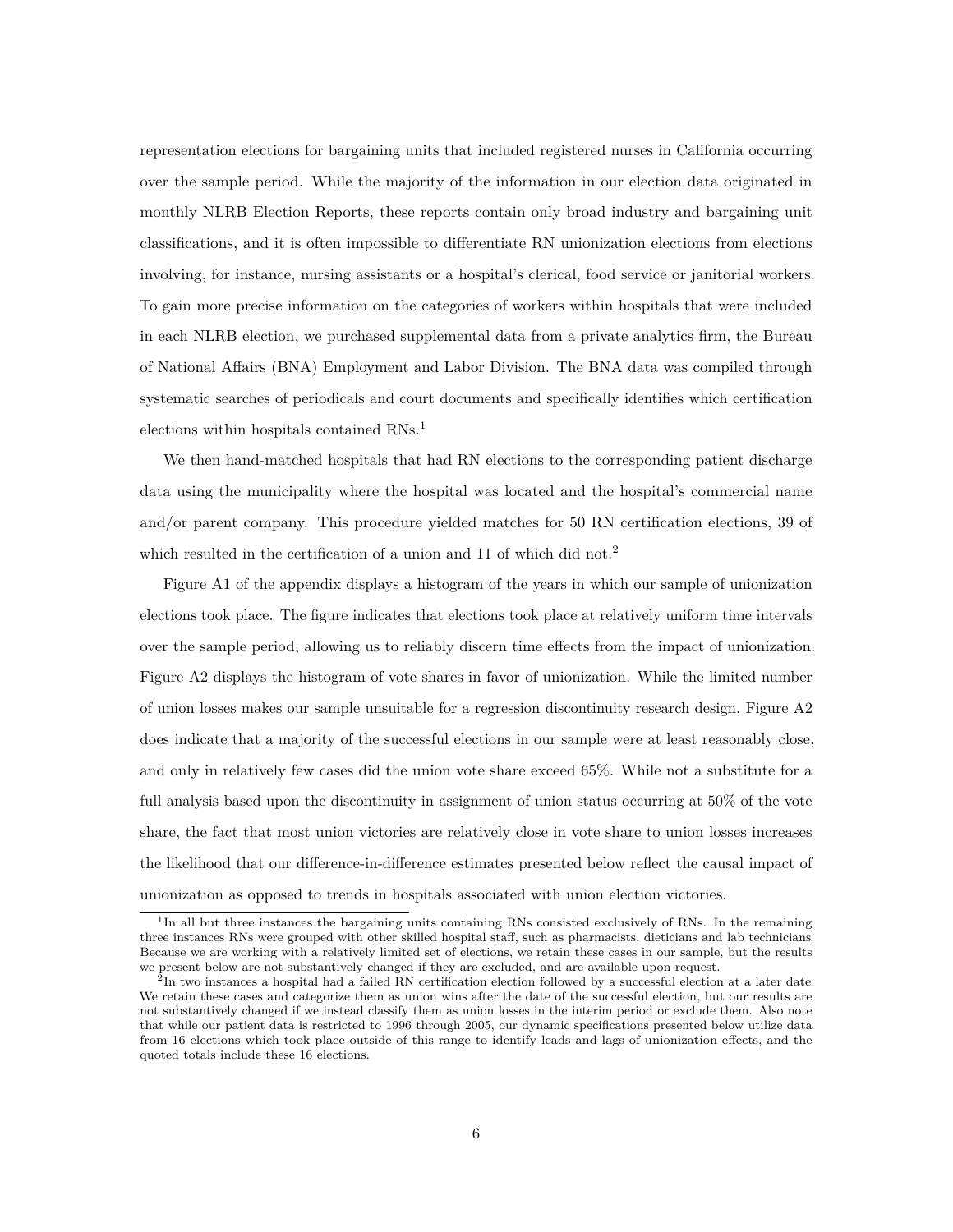### **3 Empirical Specification**

We employ a difference-in-difference research design using two sets of control hospitals. Our preferred control group consists of hospitals that experience a failed unionization attempt. We believe that this control group better accounts for unobserved confounders that may be correlated with unionization status. Our second control group consists of all hospitals in the OSHPD data.

For each of these samples, we utilize two main specifications. In the first specification, we regress the outcome measure *j* at time *t* in hospital *h*, denoted by  $y_{ht}^j$ , onto the union status of the hospital's RNs, hospital fixed effects, year effects, and a vector of controls variables:

$$
y_{ht}^{j} = \alpha + \beta Union_{ht} + X_{ht}\Gamma + D_{h} + I_{t} + \epsilon_{ht}
$$
\n(3)

where  $Union_{ht}$  is a dummy which takes on a value of 1 when there is an RN union present,  $D_h$  is a set of hospital dummies,  $I_t$  is a set of year dummies, and  $X_{ht}$  is a vector of controls that contains the percentage of patients discharged in each year by gender, 4 race and ethnicity categories, 8 age categories, 25 Major Diagnostic Codes, and present-on-admission levels for each of the outcomes.

Our second specification is similar to Equation 3, but additionally allows for a hospital-specific trend,  $\theta_h$ :

$$
y_{ht}^{j} = \alpha + \beta Union_{ht} + X_{ht}\Gamma + D_{h} + I_{t} + \theta_{h}t + \epsilon_{ht}
$$
\n<sup>(4)</sup>

Finally, to examine the timing of the impact, we also estimate dynamic specifications where we include leads and lags in union presence as regressors:

$$
y_{ht}^{j} = \alpha + \sum_{k=-F}^{L} \beta_k Union_{ht+k} + X_{ht}\Gamma + D_h + I_t + \theta_h t + \epsilon_{ht}
$$
\n
$$
\tag{5}
$$

All other regressions reported are modifications of these basic specifications, and are discussed below as neccesary

#### **4 Main Results**

In this section, we present descriptive statistics by unionization status and our baseline difference-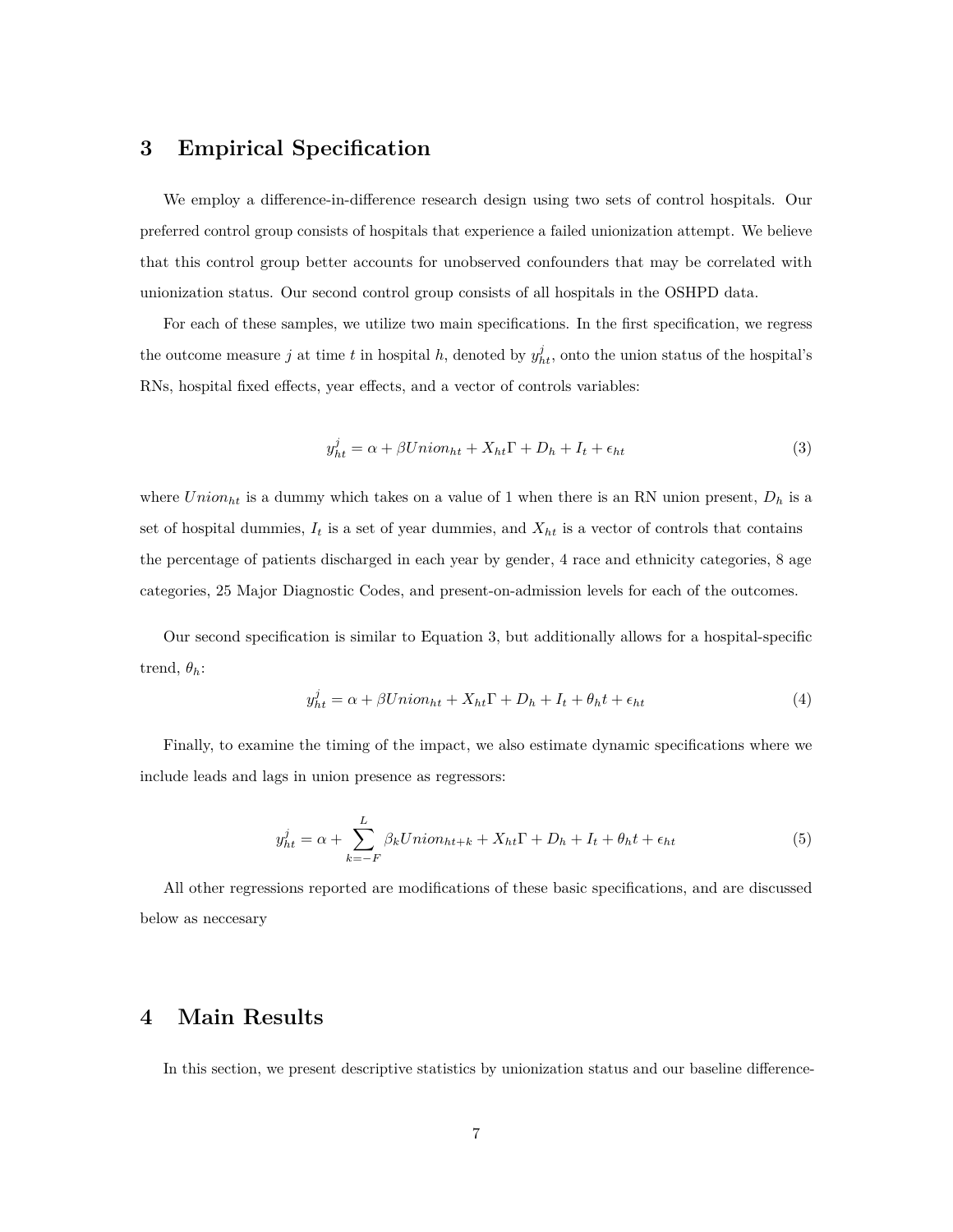in-difference estimates, as well as dynamic evidence and a variety of robustness checks.

#### **4.1 Descriptive Statistics on Hospitals**

We consider three types of hospitals in our sample. Those that do not have nurse union elections during the sample period, those who win union elections during the sample period and those who only lose union elections during the sample period. This leaves us with a total of 616 hospitals in our sample with no elections, 39 with union wins, and 11 with failed unionization drives.

We present descriptive statistics about our three samples of hospitals in Table 1. The average patient in a hospital with a nurse election victory during our sample is almost 6 percentage points more likely to be white than a patient in a hospital with no union elections and is approximately 5 percentage points less likely to be white than the average patient in a hospital with a failed union election attempt and no successful attempts. In addition, hospitals with union wins are more likely to have African-American and Latino patients than hospitals with failed union elections but are less likely to have patients of Latino and African-American origin than hospitals without any union elections during the sample period. This in part reflects that hospitals with union victories are more likely to be in wealthy urban areas than hospitals without union elections but are less urban and less wealthy than hospitals with failed union elections.

There are small differences in the gender composition of patients across the three groups, with hospitals with a union election but no election wins having the highest percentage of female patients and hospitals without union elections having the lowest. However, the total gap between the no election sample and the union election loss sample is only 1.1 percentage points. Differences in age composition across hospital types are larger than gender differences. The hospitals with union losses are slightly more than 4 percentage points more likely to have a patient over 65 years of age than the hospitals with union wins. Approximately  $44\%$  of patient admits are above 65 years of age. Only 37%of the patient admits were over 65 in the non-election hospitals. Interestingly, the hospitals with union victories were the most likely to have patients under 18. Though hospitals with union wins had 24% of patients under 18 and hospitals with no elections were similar with 23%, hospitals with union losses and no wins had only 19% of their admitted patients below the age of 18.

Differences in outcomes across our three samples of hospitals are heterogeneous according to measure. In all but two of our 13 measures (pressure ulcers and hospital acquired sepsis), the no-election hospitals have the lowest incidence rates. Also, in all but two of our measures (metabolic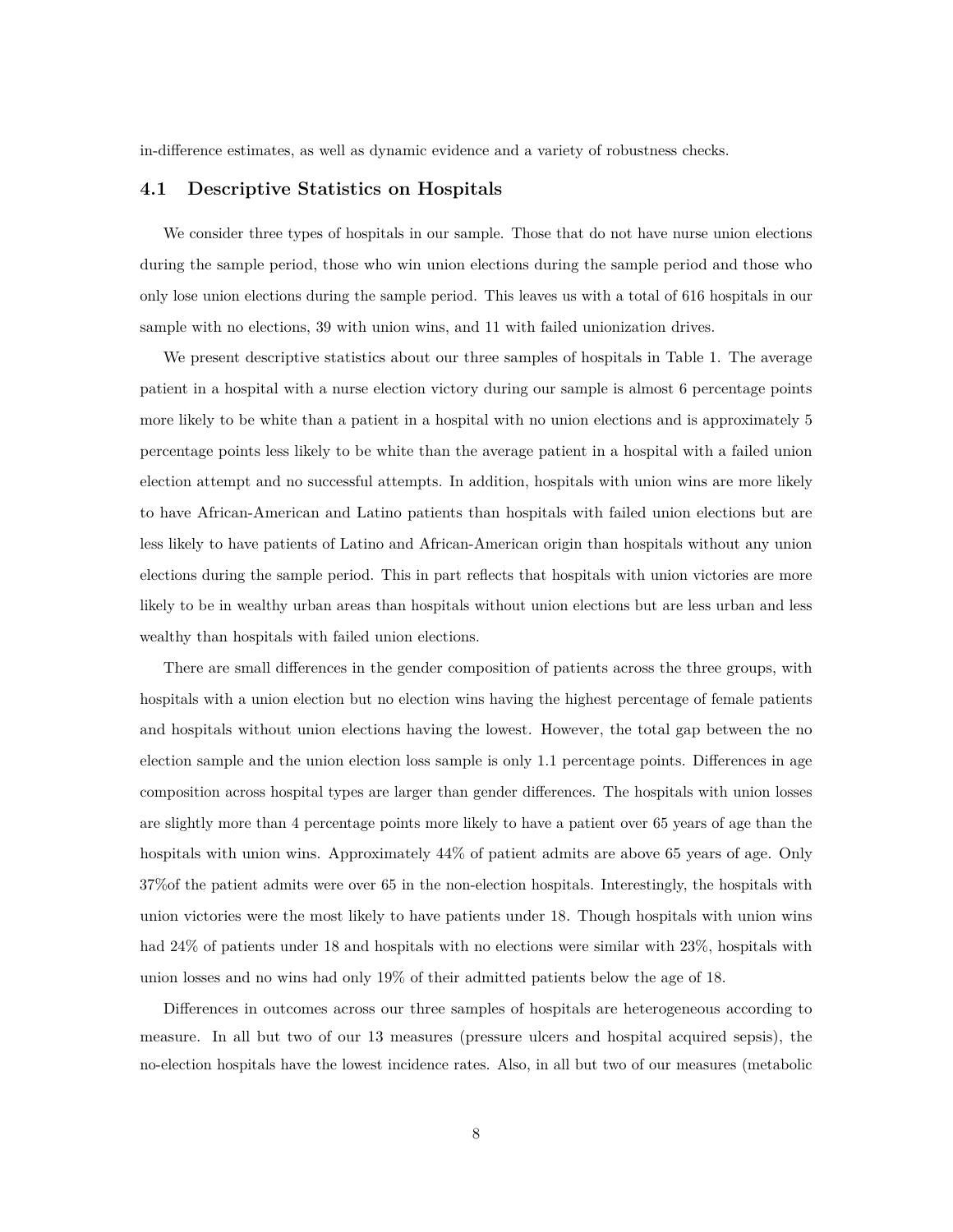derangement and wound infection rates), incidence rates are higher in hospitals which unionize than in hospitals with a failed union election. However, for some of the measures, the incidence rates are quite similar between the hospitals which successfully unionize and those which do not; for other measures, they differ substantially. For example, the in-hospital death rate differs by only 1 out of every 100,000 patients between the unionizing and failed union election hospitals. By contrast, the in-hospital death rate differs by 59 out of 100,000 between the failed union election sample and the no election sample. In one out of the three measures where unionization is estimated to have a particularly large impact (metabolic derrangement), the incidence rates are in between those of the two control groups: the full sample and the sample of hospitals where unions lose elections. However, for gastrointestinal bleeding, incidences differ by only 35 patients out of every 100,000 between the failed union election sample and no election sample but differ by 307 per 100,000 patients between the failed union election sample and the no election sample. Overall, in 5 of our 13 measures, the incidence rates in the failed union election sample are closer to those in the unionizing sample than to those in the non-election sample.

The reported differences across our three groups of hospitals warrants some caution. However, as we will show in the following sections, there seem to be no difference in pre-existing trends between our sample of union wins and our full sample conditional on trends nor are there differences in trends between our sample of union wins and our sample of union losses.

#### **4.2 Baseline Results**

We now show our baseline estimates of the impact of nurse unionization on nurse sensitive patient outcomes. Our main findings are that unionizing hospitals in California during the 1990s and 2000s are hospitals in decline relative to the average hospital, but that hospitals which successfully unionize perform better afterward relative to those who unsuccessfully unionize, and also outperform the sample of hospitals with no unionization attempt once we account for linear hospital-specific time trends.

In Table 2, we show estimates for models 1 and 2 (without and with hospital-specific linear time trends respectively) for both the full sample and the sample of hospitals with union elections. The outcome measures used in Table 2 are in terms of incidence per thousand patients, but to aid in the visual interpretation of the results, Figure 1 converts the coefficients from columns 2 and 4 to percent changes using the sample-wide mean of each outcome, and plots these along with the associated 90% confidence intervals. The full sample is almost ten times the size of the election sample, with nearly 5,000 observations compared to 465 in the election sample. In the full sample, without controlling for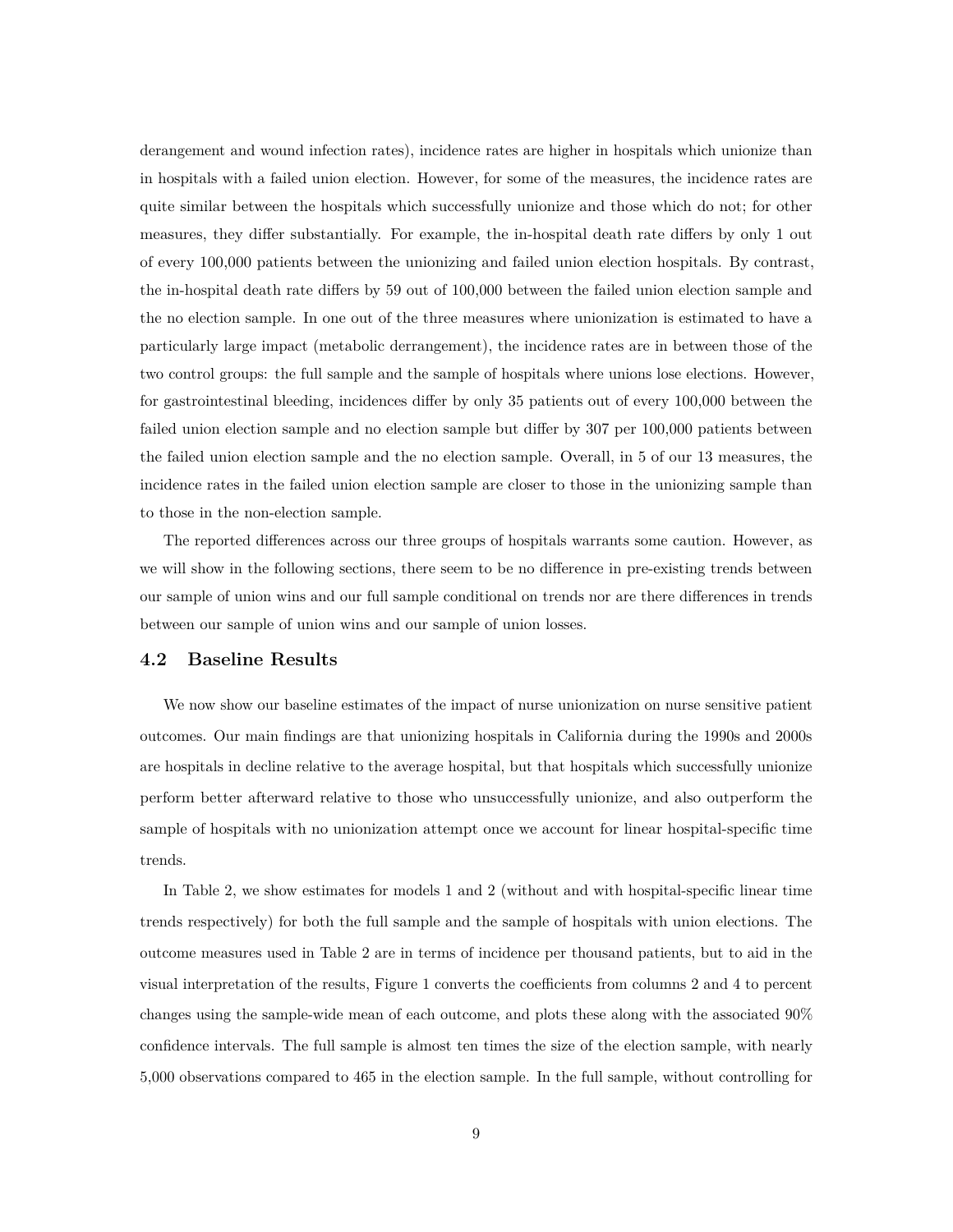hospital trends, hospitals which unionize have reductions in 6 of 13 nurse sensitive measures. In the other measures, there are increases in outcome prevalence. Only two of the measures are statistically significant at conventional levels: in hospital death (IHD) and failure to rescue (FTR). When we pool across the outcomes using standardized measures, our aggregate index of nurse sensitive health quality shows a very small increase in disease prevalence.

However, we may worry that the parallel trends assumption in the first specification does not hold across hospitals with and without unions. Consistent with this evidence, if we add linear trends to this model (specification 2), we observe qualitatively different findings. While we only have one prevalence reduction which is significant at a 5% level (central nervous system disorders) and one other at a 10% level (metabolic derangement), we now find that estimates for 12 out of 13 of our measures are negative. If the sign of the impact on these different outcome measures were independently distributed with a 50% probability, this would happen by random chance with a probability of less than 0.2%. Notably, when we pool across the standardized outcomes, our aggregate index shows a drop of 5.6% of a standard deviation and is significant at below a 3% level of significance.

Turning to the sample of hospitals with union recognition elections, our specification without trends shows that there is a decline in the prevalence of all of our outcome measures after unionization in comparison with hospitals with failed unionization attempts. Moreover, five of these measures show significant declines at the 5% level. If the sign on the impact of these measures were independently distributed, this would happen by random chance with less than a 0.03% probability. Additionally, seven of the 13 measures show significant declines at a 10% level of significant, which would happen by random chance with a probability of less than 0.01%. When pooling across measures, our aggregate index falls by 9.1% of a standard deviation and is significantly different from zero at a 1% level of significance.

Adding linear trends to this specification produces qualitatively similar findings, though the magnitudes of the estimates are typically smaller. The overall standardized aggregate shows a 6.1% of a standard deviation decline following unionization, and this impact is statistically significant at the 5% level. Of the 13 outcomes, 12 show a reduction; the only measure with a positive coefficient, upper gastrointestinal bleeding, has an estimated effect that is nearly identical to zero (0.0011) and with standard errors more than 20 times the coefficient size. Similar to the full sample with hospital-specific trends, there are only two measures that are significant at the 10% level: central nervous system disorders and metabolic derangement.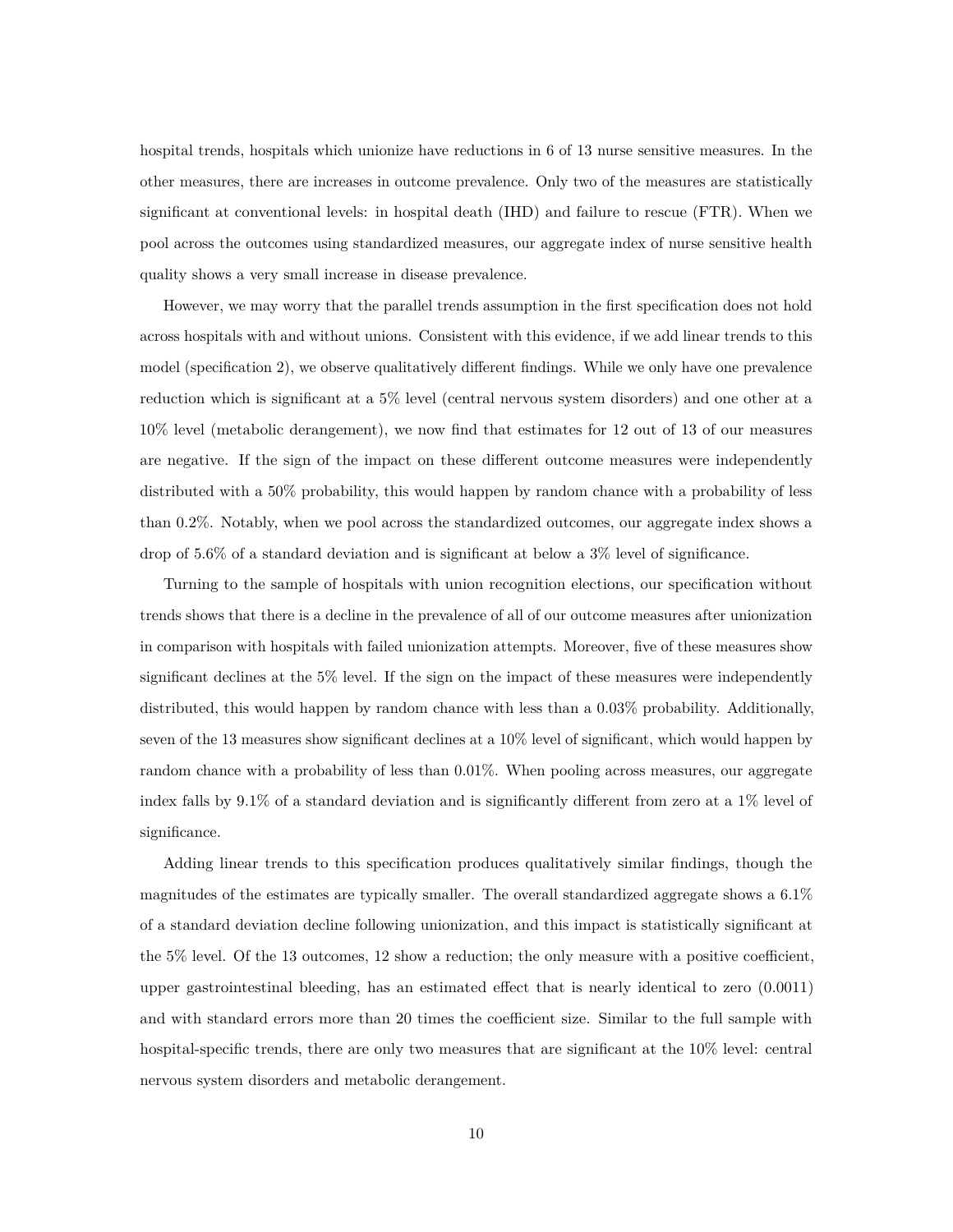As noted, we find particularly large and precise effects for metabolic derangement and central nervous system disorders.<sup>3</sup> Metabolic derangement includes ICD 9 codes 250.10, 250.11 and 998.0. Included in these diagnosis categories are sugar shock from diabetes as well as post-operative metabolic shock. Using our baseline estimates with trends, the number of patients with metabolic derangement drops by 13 per 1,000 patients in the election sample and 15 per 1,000 patients in the full sample. These represent drops of 17% and 21% of the mean number of patients with metabolic derangement in the sample of hospitals with union victories. Central nervous system disorders include ICD 9 codes 780.0, 293.0, 298.2, and 309.1-309.9. This category includes delusion, disorientation, and depression. The drop in incidence for central nervous system disorders are even more substantial than those for metabolic derangement, exceeding 50% in both the full sample and the election sample.

In most specifications, we do not find effects on the most serious conditions such as in-hospital death and failure to rescue. However, we note that our power for these measures is more limited because they are less prevalent (see Table 1). Furthermore, although we utilize a pre-specified set of outcomes to minimize multiple-testing bias, we do not consider all of them to be equal when it comes to the sensitivity to nursing quality. Therefore, we find it reassuring that where we see our strongest effects are on measures where we think the role of nurses is more likely critical.

Overall, these findings suggest that unionizing hospitals in California during the 1990s and 2000s are hospitals in decline relative to the average hospital. However, hospitals which successfully unionize perform better afterward relative to those with failed unionizations, and relative to the full sample after accounting for hospital specific trends.

#### **4.3 Dynamic Evidence**

We now present dynamic evidence on the timing of improvements in health care outcomes following unionization. For simplicity, we restrict our analysis to the aggregate outcome measure. Thus, the coefficients should be interpreted as effects of unionization measured in averages of standard deviations. We include two leads and four lags in union status, along with the contemporaneous union variable. The omitted category, then, is 3 or more years prior to the election; and the fourth lag captures the effect four or more years after the election. We again show four specifications: with and without linear hospital-level trends, and full and election samples.

The numerical results are reported in Table 3, while in Figure 2 we plot the running sum of the

<sup>3</sup>While the percent reductions in pulmonary failure were also quite large in magnitude, they were less precise and in many cases statistically insignificant, so we focus our discussion here on MDB and CNS.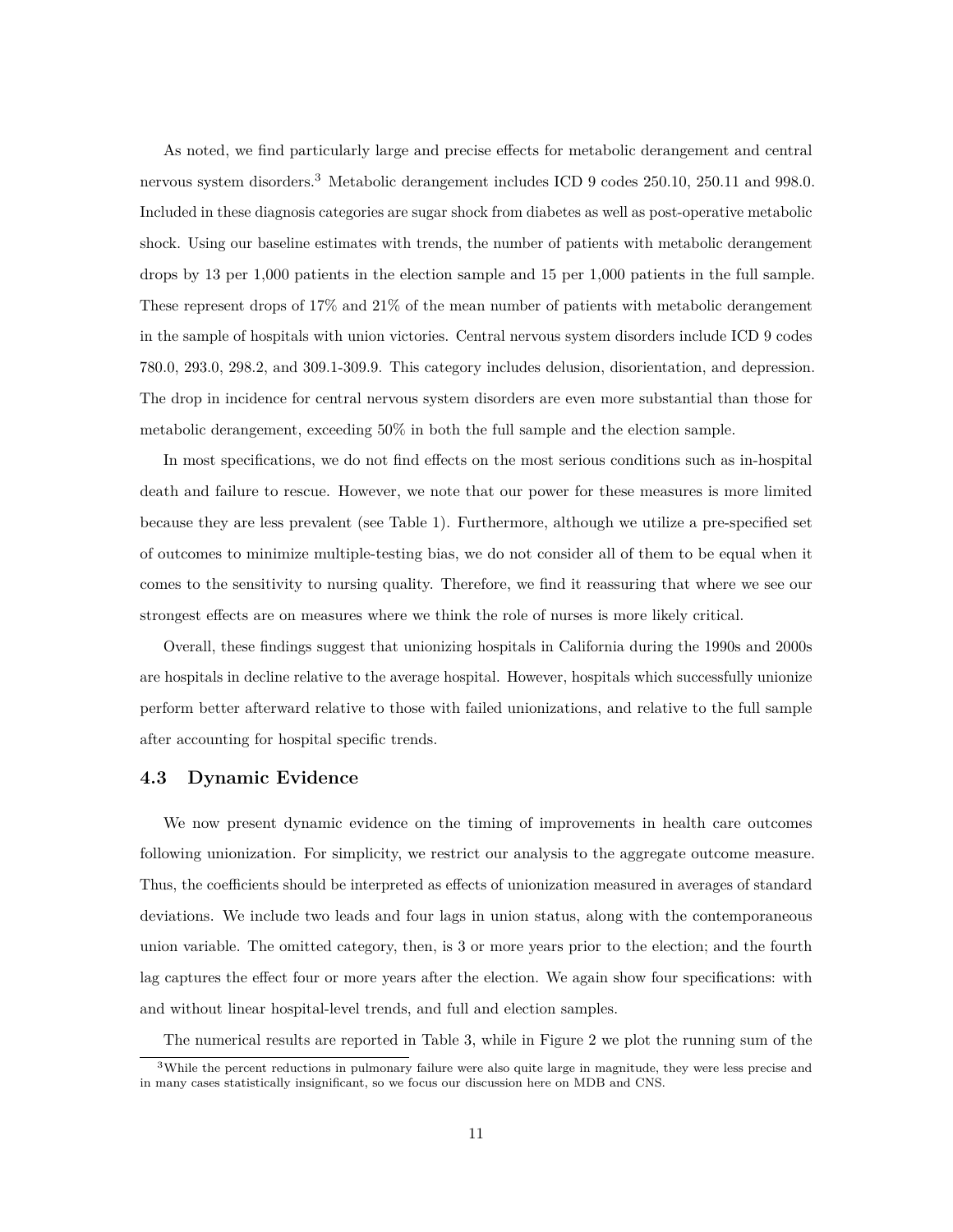coefficients beginning with the 2 year lead, which represents the "impulse response" in the mean outcome level compared to the baseline period of 3 or more years prior to the election. Figure 2 shows two sets of 95 percent confidence intervals (CI's) associated with two different baselines. The first, lighter shaded, confidence interval is for the response at year *t* relative to the baseline of years −3 and earlier. The change between the baseline and year *t* is statistically indistinguishable from zero if the lighter shaded 95 percent CI for year *t* does not contain zero. The specification with the full sample and without hospital trends shows changes between the baseline and years -2 and -1 that are positive and statistically significant. This confirms that unionizations tend to to occur more in hospitals undergoing quality declines. In contrast, the other three specifications do not show statistically significant or medically sizable changes between the baseline and years -2 and -1. Better comparison groups or parametric trend controls account for these pre-existing trends, and these 3 specifications show stable relative outcomes prior to the election. The same conclusion is reached by looking at the individual leading coefficients in Table 3. Overall, the leading effects falsification test suggests that specifications 2, 3 and 4 are preferred based on how well they are able to match pre-existing trends in the treatment and control groups.

Figure 2 provides visual evidence that in all three of these preferred specifications, there is an unmistakable drop in the aggregate outcome during the year of the union election win. Table 3 documents that the contemporaneous coefficient is statistically significant in all three specifications: it is also the largest coefficient in magnitude in these three cases. In contrast, the specification without trends in the full sample does not indicate a substantial change following the election.

To statistically test for short and long term changes following unionization, we also report a second, darker shaded, confidence interval in Figure 2 for the effect since year −1 just prior to the election. The null hypothesis that the changes since year -1 until year *t* is statistically indistinguishable from zero is rejected if the darker 95 percent CI in year *t* does not contain the point estimate associated with year  $-1$ . We can see from the figure that in models 2, 3 and 4, the effects are statistically significant at the 5 percent level during years 0 and 1. For models 2 and 3, the effects remain significant throughout the post election period, while in model 4 (the election sample with trends) the later lags lose precision.

Table 3 provides the numerical counterpart to the visual evidence: the "short run" impact through the year after the election is quite substantial, ranging between -0.085 and -0.121 across the three specifications; the estimates are statistically significant at the five percent level. We do note that we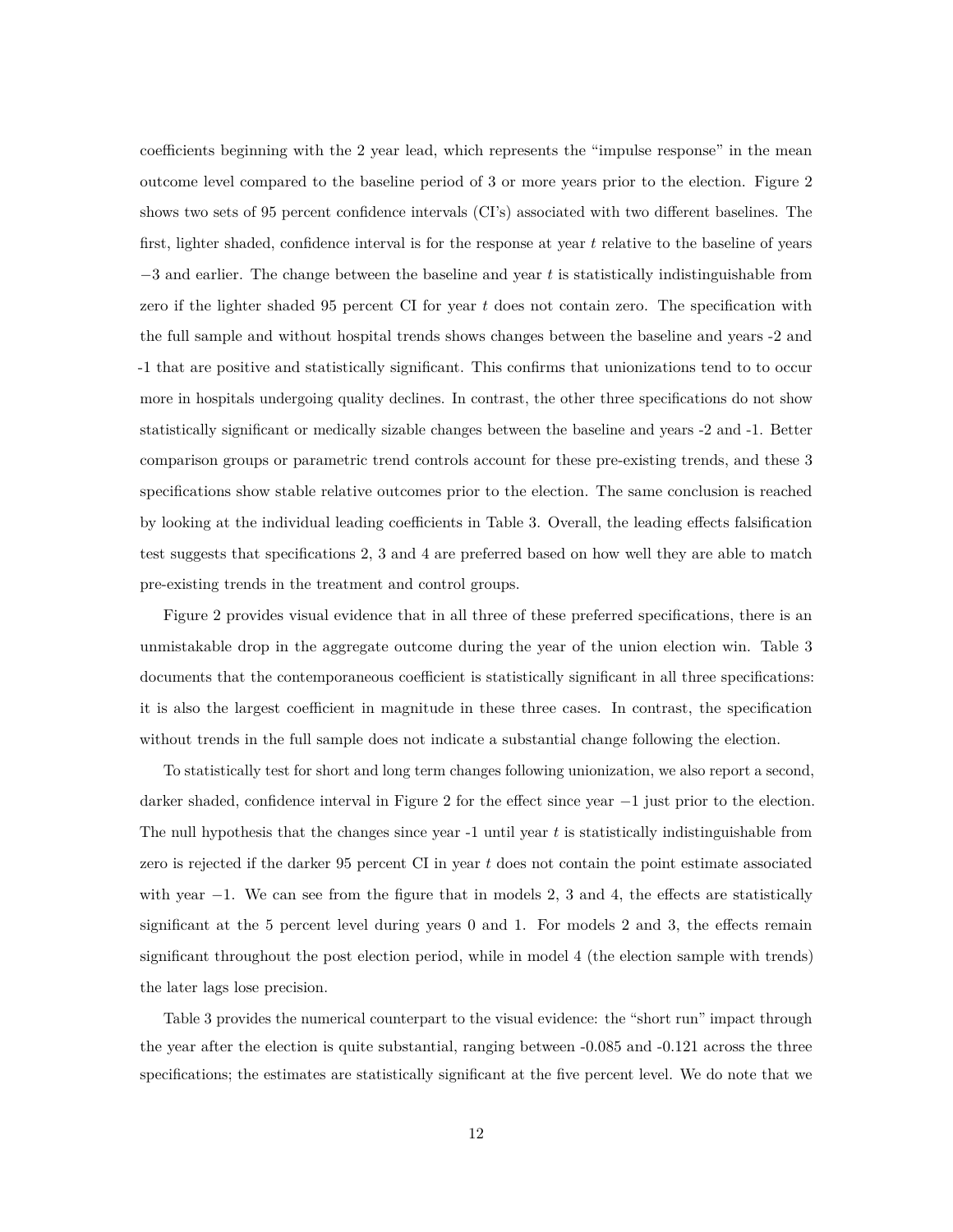see a statistically significant above-mean incidence in unionizing hospitals relative to the others in the full sample two years before the election. However, controlling for hospital-specific linear trends elimiminates this pre-effect statistically and substantively. No such pre-effect exists in the hospital election sample with or without trends. Estimates for longer run impacts (through the 4th year or later) range between -0.097 and -0.167 and are unsurprisingly less precise; however, they continue to be statistically significant at the 5 percent level in 2 out of the 3 preferred specifications. In all three preferred specifications, we see no indication that the gains in quality were temporary: the longer term estimates appear to be *larger* than the estimates from the contemporary specification.

Overall, the evidence strongly points to a clear and immediate improvement in the average quality indicator following a successful union election, which appears to grow somewhat over time. Moreover, the dynamic evidence also shows that the one specification without a measured union effect is also the only one which fails the falsification test for pre-existing trends.

Without the explicit inclusion of lags in unionization, a delayed effect of union presence can be mistaken for a hospital trend, thereby attenuating the estimate of the union's impact. In our dynamic specifications, the inclusion of the lags and leads in unionization implies that the hospital-specific linear trends are largely identified using data from 3 or more years before, or 5 or more years after, the union election. The estimated hospital trends in such a model are, therefore, more likely to reflect pre-existing trends unaffected by the treatment itself. This suggests that we can compare the dynamic and contemporaneous specifications to assess whether the trends are partly absorbing the dynamic treatment effect. Since there were, on average, 3.2 post-election years in our sample (excluding the year of the election), we should roughly expect the estimated effect through year 3 in the dynamic specifications to be comparable to the estimates from the contemporaneous specifications. The three-year-out effects can be calculated from Table 3, and for the preferred models 2, 3 and 4, are -0.152, -0.107, and -0.086, respectively. These compare to the estimates from Table 2 which are -0.056, -0.091, and -0.061. We find that the estimates from models with linear trends (models 2 and 4) are sizably larger in magnitude when lags are included. Model 3, which does not include trends, is the least affected by the inclusion of lags. These results suggest that, if anything, the estimates from the contemporaneous specifications may be somewhat understated due to the presence of lagged effects. We show additional evidence on this question in section 4.5, where we separately estimate post-unionization trends.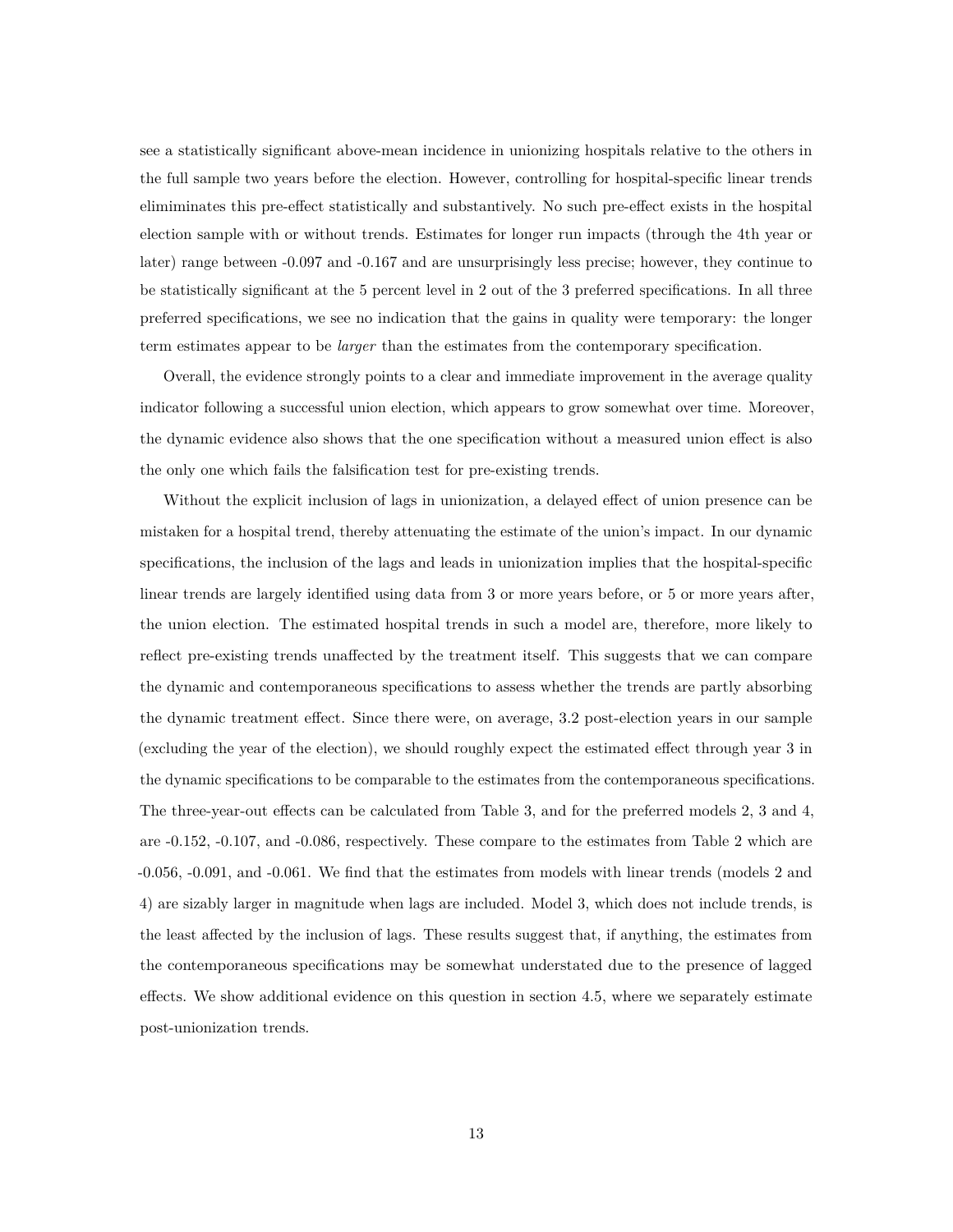#### **4.4 Patient characteristics and case load**

One possible concern about our results is that they reflect changes in the case mix or case load which occurred at the time of unionization. We test for this by regressing demographic measures and number of patients on hospital fixed effects, time fixed effects, other demographic variables and a union dummy as we did in Table 2. As before, we present results for our four main specifications: with and without hospital trends and in the full sample as well as the election sample. The particular measures that we use are the ones we initially collected: the log of the number of patients, the percentage of patients who are female, the percentage of patients who are non-white, the percentage of patients under 18, and the percentage of patients over 65.

Results are shown in Table 4. None of the 20 coefficients are different from zero at even a 10% level of statistical significance. Two of the measures (log total patients and percentage of patients under 18) are negative in all 4 specifications. However, the coefficients are rather small for the under 18 year olds. The coefficients on log total patients, though never significant, do show a roughly 2% decline in number of patients. We will return to this point when we discuss interpretations of our results in Section 5.

#### **4.5 Robustness Checks**

Tables 5 and 6 show a number of robustness checks to our main results. The first of these tables, Table 5, looks at robustness to the window over which the results are estimated. In particular, we are concerned that, particularly since hospitals which face union elections are hospitals in decline, the relationship between covariates and outcomes may be changing over time, possibly biasing our estimates. To address this issue, we estimate our effects over shorter windows where the covariates are less likely to be changing. Again, we focus on our aggregate measure of incidence which is expressed in averages of standard deviations. We show the results here for our preferred specification with hospital-specific trends.

In Panel A, we include only 2, 4, or 6 years of data prior to the election in hospitals with successful unionization, but continue to use the full panel of data from our control hospitals. These restrictions allow us to check the robustness of our findings to alternative pre-unionization baselines in the levels and trends in the outcomes.

We find that the results are largely similar after the omission of years before the election event. The election sample is more robust to excluding pre-election periods, probably because the pre-periods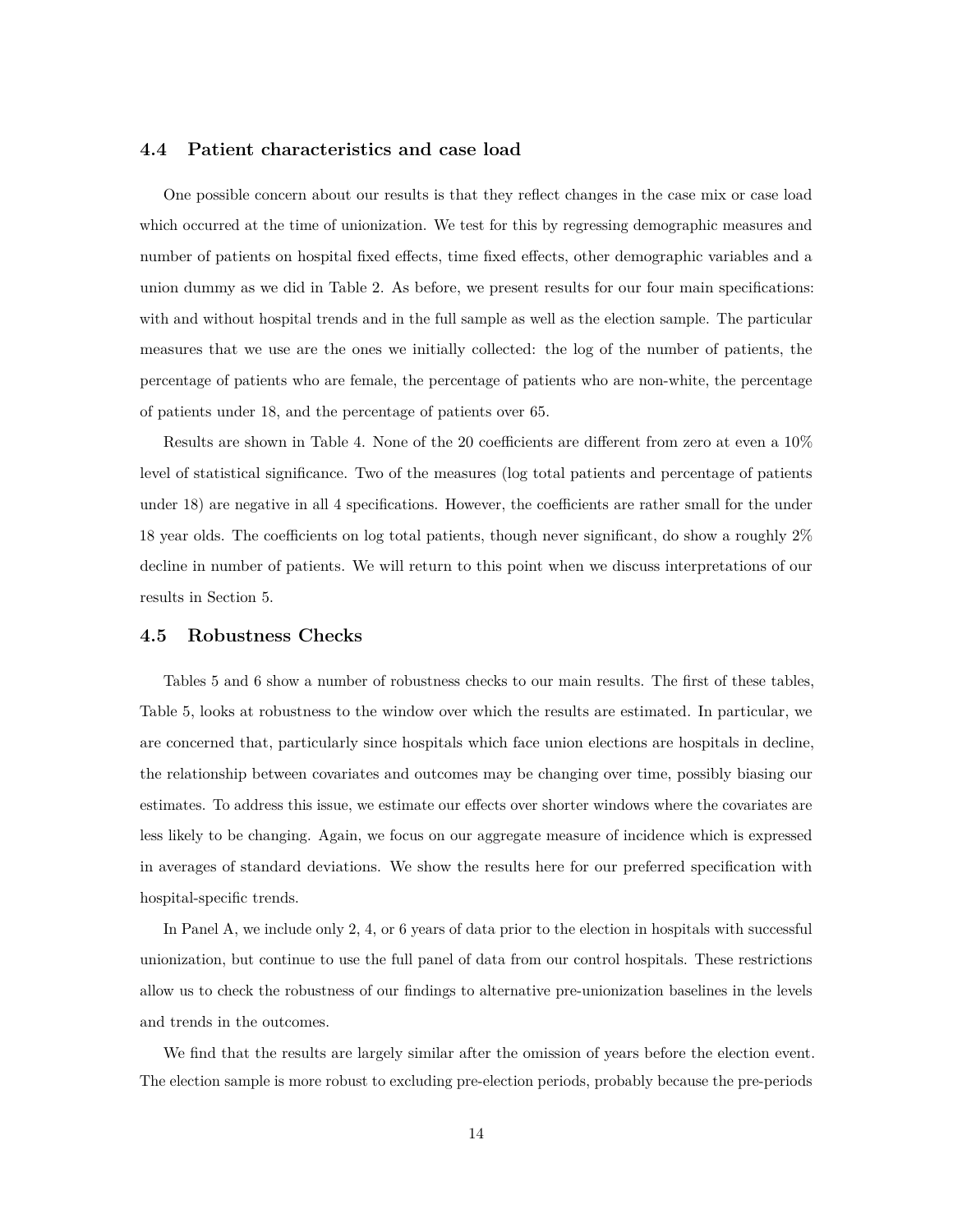are more similar between the failed and successful unionization attempts than they are between either of these groups and the non-election hospitals. By far, the estimate that is lowest in magnitude is the 2 year window in the full sample, where the coefficient drops to -0.032 and is not significant at conventioanl levels. All the other estimates, across the full sample and the election sample, are -0.049 or below and significant at least a 10% level.

In Panel B, we focus on the length of the post-intervention period. Here we include only 2, 4 or 6 years of data, respectively, from the post election period in hospitals with succesfull unionizations. As before, we continue to use the full panel of data from our control hospitals. We find that results for the aggregate measure of nurse-sensitive outcomes are broadly robust to the length of the post-unionization period. In the election sample, the coefficient estimate drops to slightly below -0.05 in magnitude and is not significant at a 10% level for the two year window. For the full sample, the drops are somewhat larger in magnitude and there isn't a monotonic relation betwen the number of years included and the size of the coefficient. The lowest estimated effect is -0.035 and is not significant at a 10% level. However, the two and six year samples are both statistically significant at a 10% level or lower. Overall, these results are consistent with our dynamic evidence in Table 3, which shows a clear fall in the prevalence of the outcomes at the time of unionizaton, followed by some additional reductions afterwards.

In Table 6, we show that our results are robust to how we control for trends, how we control for the timing of elections and whether we control for the outcome prevalence upon admissions. We again break down our columns into results on the full sample and results on the election sample. Our first specification estimates the impact of unionization controling for the effect of any elections, successful or otherwise. In particular, we introduce a dummy that takes on the value of one after a union election and zero otherwise. Therefore, in this specification, our estimates are relative to election losses after the elections occur. The estimates of the union win effect are larger in magnitude in both the full sample and the election sample. Though the standard errors in the election sample rise due to colinearity between the post election dummy and the union win dummy, the number of measures significant at a 10% level or less rises from two to four relative to the baseline estimates. Moreover, the coefficient on the impact on the overall index of quality increases by around a third. The changes to the full sample are more stark. Even though, due again to colinearity the standard errors are uniformly larger, two measures in particular go up strongly in magnitude and become highly significant: deep vein thrombosis, and shock and cardiac arrest rates. Though the two measures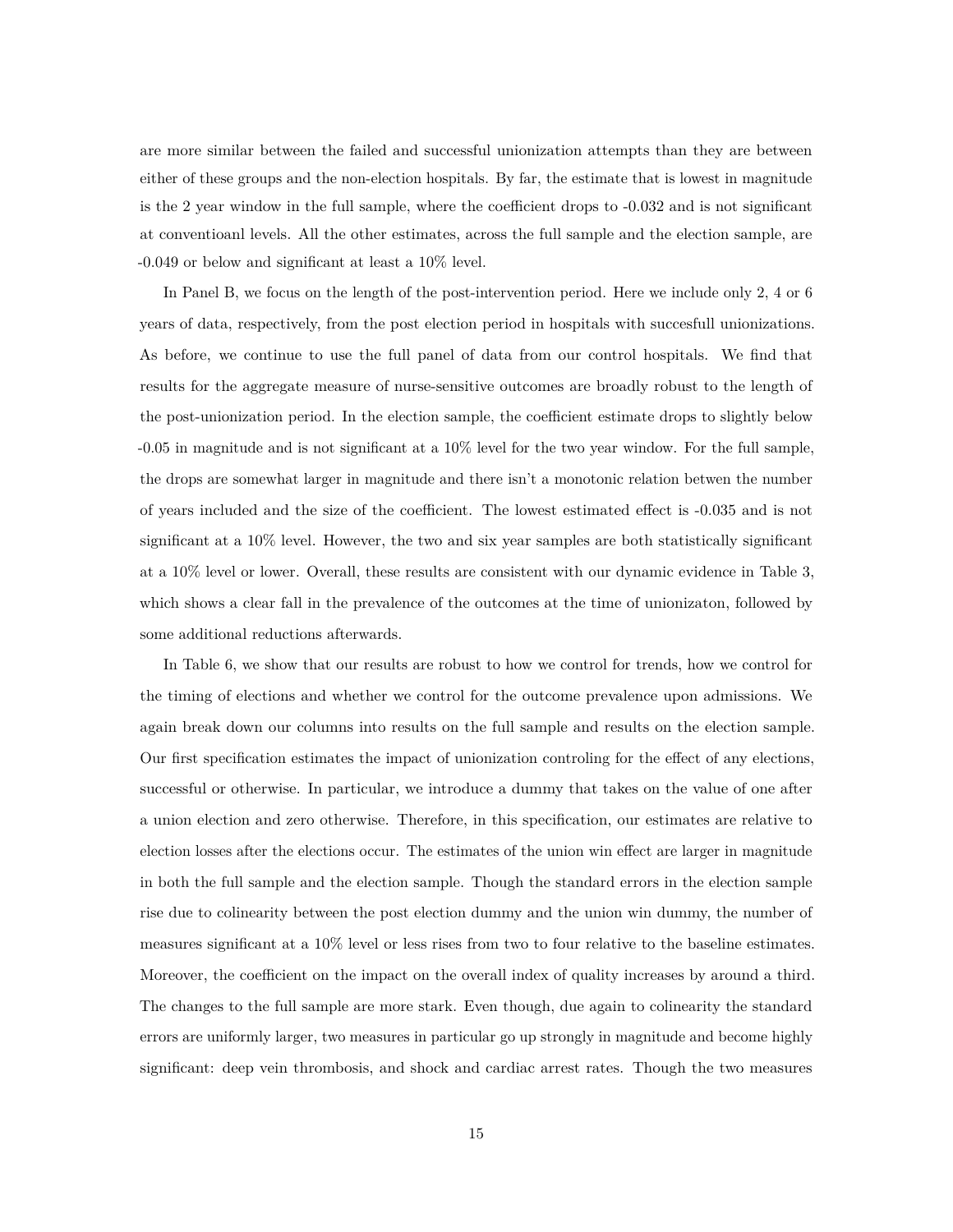with significant coefficients in the baseline trends model in the full sample lose significance, in obth cases, the coefficients rise in magnitude.The estimate for the aggregate measure of quality increases in magnitude by around two-thirds, and looks much more similar in this specification to the results from the election sample. This is sensible since we are now largely comparing election wins to election losses (by controlling for elections) even in the full sample.

In columns 2 and 5 of Table 6, we control for quadratic trends to see whether our results are robust to other ways of controlling for hospital level trends. Our results are identical in both the full sample and the election sample to 2 digits and in most cases, to three digits. It is reassuring that variations in the parametric form of hospital specific trends changes the results to only a minimal extent.

As we discussed in the context of dynamic specifications, with lagged treatment effects, the estimates for the hospital specific trend may be affected by the unionization itself. To ensure that hospital-specific trends represent *pre-existing* trends rather than trends after unionization, columns 3 and 6 include controls for time trends before and after unionization in addition to hospital-specific linear trends. Allowing additional pre- and post-unionization trends increases the magnitude of our estimates from -0.056 to -0.059 in the full sample and -0.061 to -0.075 in the election sample. In both cases, the standard errors increase substantially due to greater colinearity of the treatment effect with the controls. The election sample estimate remains significant at the 10% level while the full sample estimate drops slightly below the 10% significant level. Moreover, the reported coefficent on the union dummy does not account for the effect on the trend itself, and only accounts for the immediate impact in the election year. When we evaluate the average effect inclusive of the impact on trends using the mean length of the post-election period (3.2), we find that the estimate (standard errors) for the aggregate outcome is -.106 (.040) in the full sample, and -.093 (.045) in the election sample<sup>4</sup>. In both samples, average cumulative effects over the mean length of the post period are statistically significant at 5% levels. These estimates are similar to our evidence from the dynamic specifications. They indicate that the presence of lagged effects may, if anything, lead to a smaller estimate in specifications with linear trends.

Finally, in columns 4 and 8, we assess the concern that the apparent reduction in disease incidence may be due to better screening of conditions during admission, rather than actual changes in outcomes

<sup>4</sup> See McCrary 2007 for more on interpreting coefficients with linear trend breaks.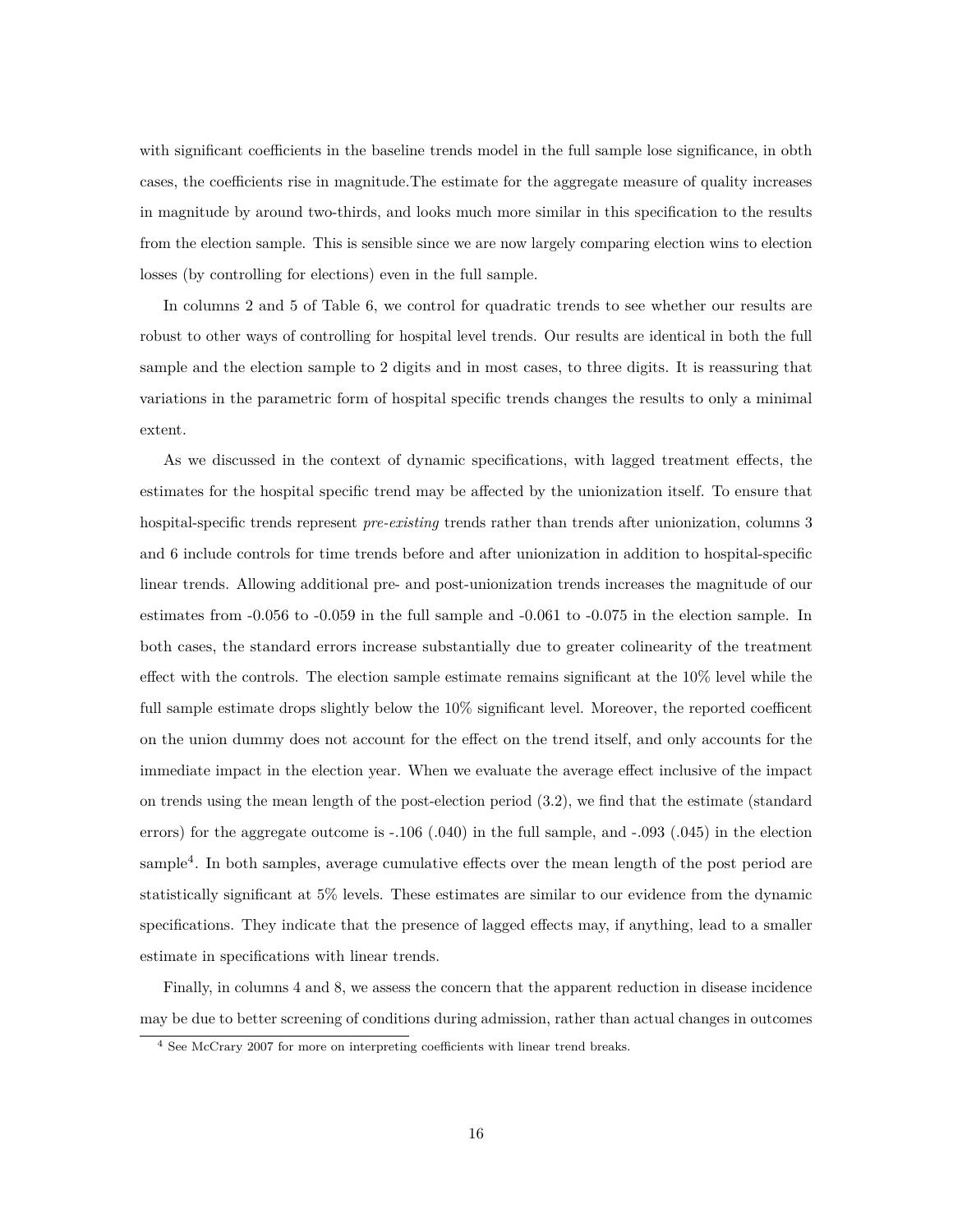during the hospital stay. For this reason, we remove from our control set the prevalence of these outcomes among patients during admission. Contrary to that hypothesis, we find that the magnitude of the fall in incidence rises in almost all specifications both in the full sample and in the election sample. The coefficient for urinary tract infections becomes statistically significant at a 10% level or less in both samples. Moreover, the coefficients for pressure ulcers and deep vein thrombosis become statistically significant at a 10% or lower in the elections sample. Our overall measure of outcome quality declines by over 50% in both samples to -0.084 in the full sample and -0.108 in the election sample.

#### **5 Interpretations**

In this section, we consider various explanations for our findings of improved quality outcomes following unionization. First, it is possible that our results do not reflect the causal effect of unions but rather endogeneity in the timing of unionization. In particular, a temporary drop in health care quality may induce a union organizing drive; subsequently, conditions may improve leading to a natural recovery in quality without unionization itself playing any role. Consistent with this endogeneity explanation, we do, in fact, see that unionizations occur in hospitals experiencing quality decline. This is evident from model 1 in Table 3 where the estimates use all hospitals and do not control for linear hospital trends. However, contrary to the endogeneity explanation, we do not see relative quality decline in our preferred specifications using the election sample, or the full sample with hospital trends. Moreover, we only see improvement after an election in the hospitals where the union wins the election. Accounting for an "election effect" by adding a separate election dummy does not attenuate the findings: instead the estimates from that specification are actually larger in magnitude. The findings from the election sample suggests that successfully unionizing hospitals would probably not have recovered in the absence of union formation.

A second possibility is that unionization leads to a shift in patient selection. If patients or doctors of patients know about the unionization and think it could negatively impact care, sicker patients could be directed towards other hospitals. Alternatively, unionized nurses could transfer sicker patients to other hospitals at triage. This could lower staffing ratios but even more importantly, lead to healthier patients being admitted and thus patients who are less likely to acquire diseases and encounter problems when recovering in the hospital. Although we do find a statistically insignificant but consistent reduction in number of patient case load after unionization, we do not find any evidence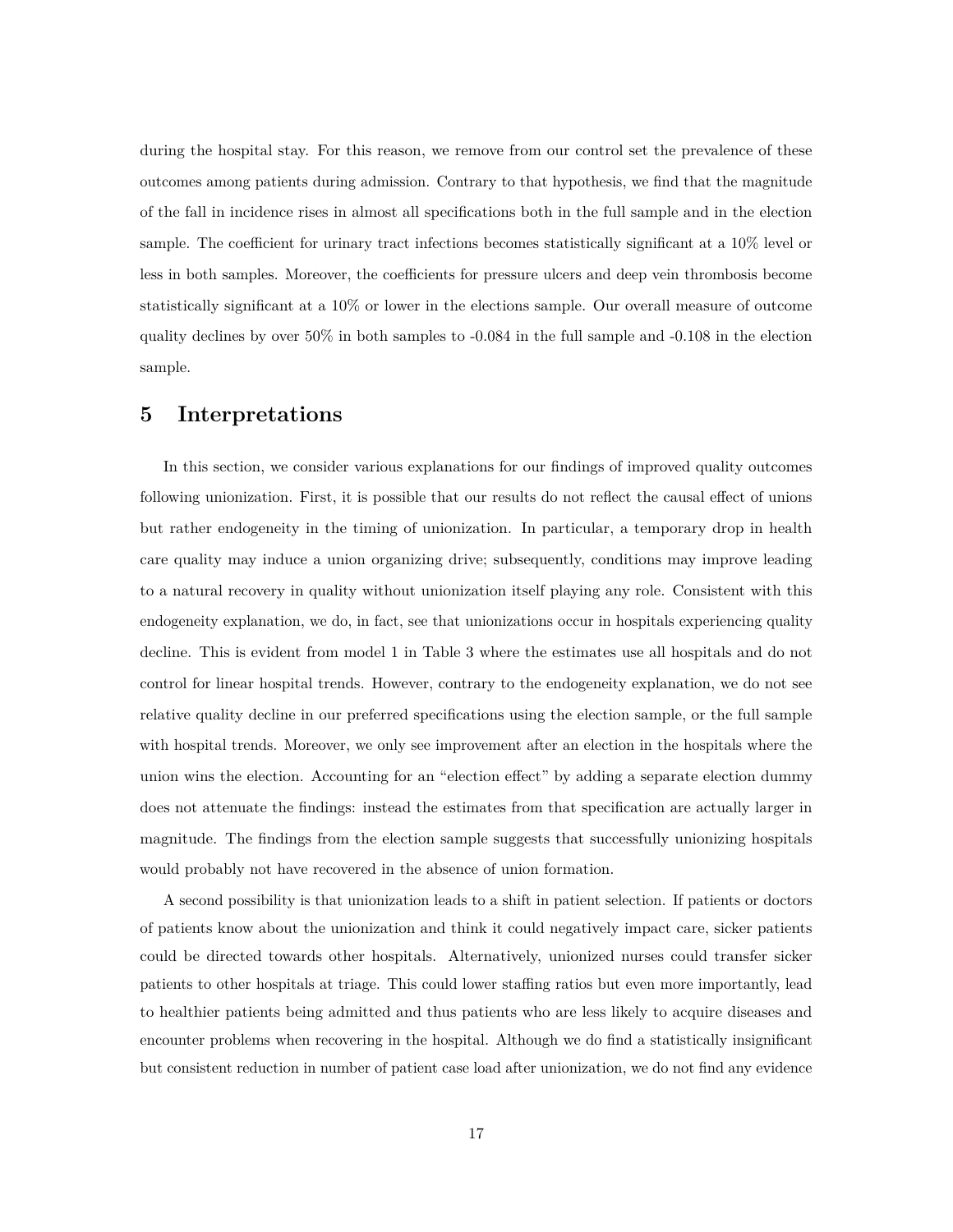of a shift in patient demographics, including age. Thus we do not think that selection of patients is likely to explain our results on patient outcomes.

A third possible mechanism for a reduction in outcome measures is a change in reporting. We estimate the impact of unionization on outcomes that were not present upon admission. However, it is possible that unionization leads to a change in the probability of detection of these conditions during admission. One variant of this argument is that hospitals start screening more diligently when admitting patients. In this case, there would be a decrease, due to changes in reporting, of conditions not present at admission due to an increase in reporting of conditions at admission. An opposite explanation is that conditions increasingly go unreported after unionization. However, as we showed in Table 6, our qualitative results hold with or without controls for the prevalence of these conditions on admission. Therefore, we do not think that our results merely reflect changes in reporting standards after unionization.

A fourth possible explanation is that after unionization, conditions increasingly go unreported and thus there is an apparent downturn in prevalence of conditions not present upon admissions. However, since this reporting is largely done by doctor diagnosis (different from triage), it is unlikely that this would happen without collusion between doctors and nurses. We think this is unlikely to have happened at any noticeable scale.

Since our findings appear to be causal effects of unionization (as opposed to statistical artifacts), it is useful to consider various channels through which this may occur. We note at the outset that we are not able to test for the importance of these specific potential channels, but it would be valuable to do so in future work. Broadly speaking, unionization may improve patient health outcomes through (1) increased wages and morale (2) changes in nurse staffing ratios, and (3) increased capital intensity.

To the extent unions are able to raise nurse wages, this may improve quality of care through increasing effort, reducing turnover, and possibly increasing morale.<sup>5</sup> This is the standard mechanism through which unionization has been hypothesized to improve production quality and is similar to the one considered in Mas (2006). Numerous cross-sectional studies of the nursing sector have found a positive union wage premium (Hirsch and Schumacher 1998, Spetz et al. 2010) and although marginal unionizations in manufacturing seem to have had no impact upon average wages in recent years (DiNardo and Lee 2004), more recent evidence by Frandsen (2011) suggests union wins are

 $5$ The nursing labor market has often been characterized as being monopsonistic, which highlights the possible role of easing recruitment and retention through better compensation. However, we note that recent evidence by Matsudaira (forthcoming) raises some questions about the simple monopsony explanation.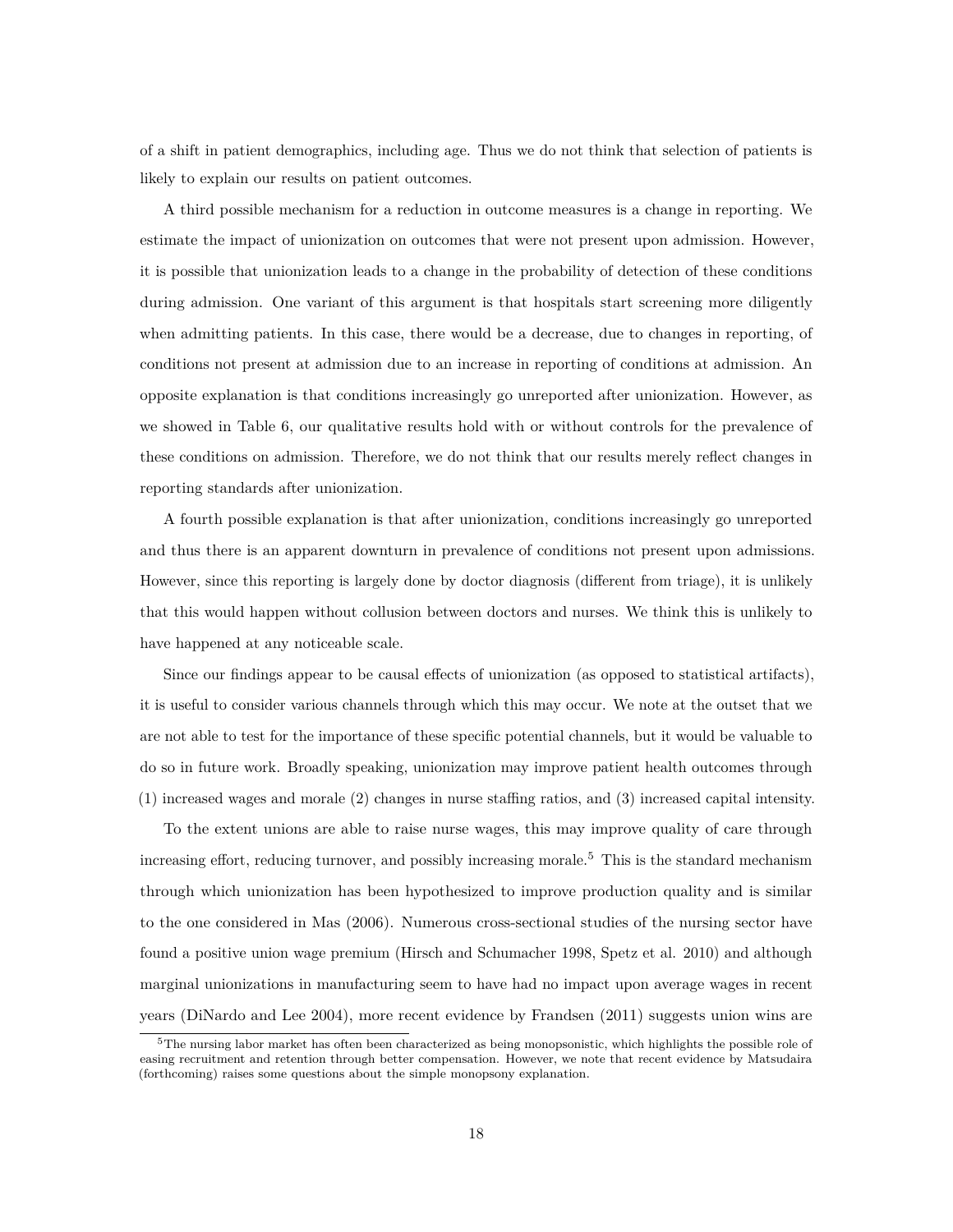associated with sizable increases at the bottom of the earning distribution coupled with earnings losses at the top. Moreover, relevant to our findings here, other recent work suggests that victory by unions with strong support may in fact have sizable impacts (Lee and Mas, 2010).

Assuming that nurse unionization does indeed raise wages, there is evidence that such increaes frequently translate into improved nurse retention and patient outcomes. For instance, Schumacher (1997) and Saego et al. (2011) both document higher nurse retention in higher paying and unionized hospitals, while recent work by Propper and Van Reenen (2010) found that low nurse wages relative to local labor markets significantly increased patient mortality in British hospitals. A related mechanism is that winning a union election may improve nurse morale. In addition to morale improvements related to increased wages, nurses may feel they have more voice on the job (Freeman and Medoff, 1984) or generally better about the work environment and that may itself improve work performance. Since our dynamic estimates show contemporaneous as well as lagged impacts of unionization, it is likely that the quality of care benefits of unionization are partially due to union presence itself in addition to changes in staffing, work environment or wages that typically occur with a lag.

In addition to wage and moral effects, nurse unions also bargain to a greater degree than most unions on staffing and work load. In particular, many nurse unions try to cap staffing ratios and set limits on hours worked per shift. Lower patient to nurse staffing ratios help nurses focus on and be more attentive to the patients under their care and reduce fatigue. Lower staffing ratios have consistently been shown to improve patient outcomes, including studies that have relied on quasi-random sources of variation in staffing ratios (Bell and Redelmeier 2001, Aiken et al. 2002, Evans and Kim 2006). Notably, beginning in 2004 California implemented AB394, which mandated minimum nurse staffing ratios state wide.<sup>6</sup> While implementation and enforcement of AB394 occurred towards the end of our sample period, the law was widely anticipated and hospitals may have begun increasing nurse-patient ratios prior to enforcement to ensure compliance. This unique institutional feature may reduce the likelihood that union negotiated reductions in nurse staffing ratios are the primary mechanism underlying our findings.

A final potential mechanism is that hospitals may respond to unionization by moving towards more capital intensive techniques of production and this, in turn, may improve patient outcomes. We note that the evidence by Sojourner et al. (2012) from nursing homes suggests that staffing actually declined (relative to case load) following unionization, at least in the case of union victories.

<sup>&</sup>lt;sup>6</sup> See Cook *et al.* (2012) for a detailed description and an analysis of the law's impact on patient outcomes.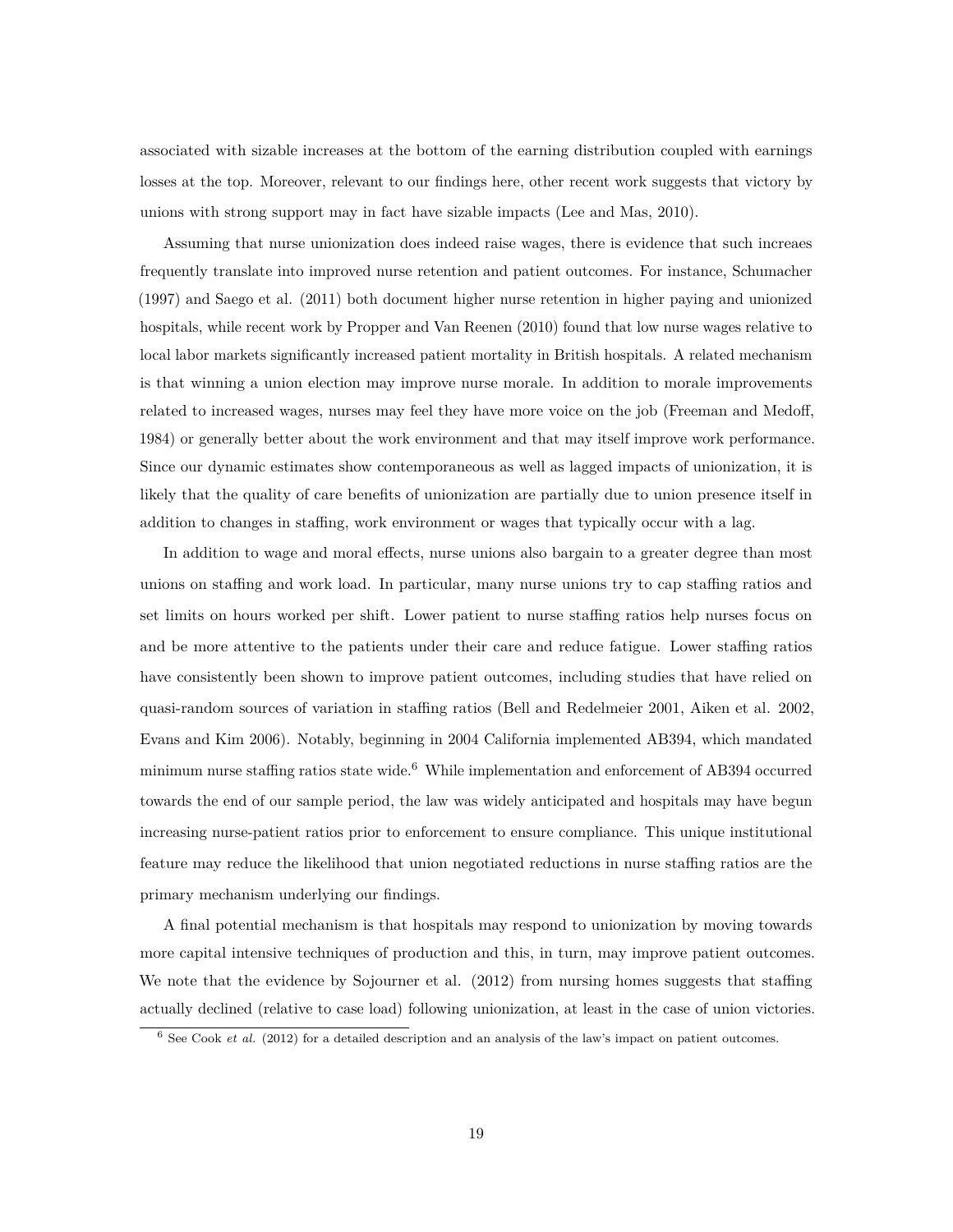The reduction in staffing in nursing homes by Sojourner et al. appears to be more consistent with increased capital intensity of production. However, as noted, the acute care hospitals we study are much more capital intensive than nursing homes to begin with and have quite different patterns of staffing, limiting our ability to extrapolate across the two studies.

#### **6 Conclusion**

In this paper, we examine the consequences of nurse unionization on health care quality. We find that hospitals with a succesful unionization experience a decline in incidence of hospitalacquired illnesses in comparison with hospitals which experience a failed unionization attempt, and in comparison with hospitals more broadly conditional upon linear time trends. This holds true across a broad range of nurse sensitive medical outcomes ranging from less serious illnesses such as urinary tract infections to critical ones such as in-hospital death. Our largest effects are for central nervous system complications such as delirium and depression as well as for metabolic derangement. These estimates show a decline of up to 58 percent for nervous system disorders such as delirium and depression and 17 percent for metabolic derangement. The in-hospital death estimates, in particular, incorporate the effect of strikes and other disruptions on mortality (Gruber, 2010) though they are small and statistically insignificant in our preferred specifications.

We find that our estimates likely represent a causal effect of unionization on quality of care as opposed to a shift towards reporting illnesses upon admissions after unionization, greater selectivity over sicker patients, or unionization occurring during hospital decline followed by mean regression. However, we do not currently have the data to separate out whether the effect of unionization is primarily through unionization itself, a change in pay, a change in staffing or a change in work rules. Future research could disentangled these mechanisms, using data on union contracts, pay and staffing information matched to hospitals, as well as data on patient transfers across hospitals. Moreover, with larger samples, regression discontinuity techniques could be used to gain better identification. All of these would be substantial value added for understanding medical labor markets and hospital care quality more generally. It would also be informative for better understanding behavioral responses to labor market changes. Lastly, they would be informative for formulating labor market policy in the health care industry.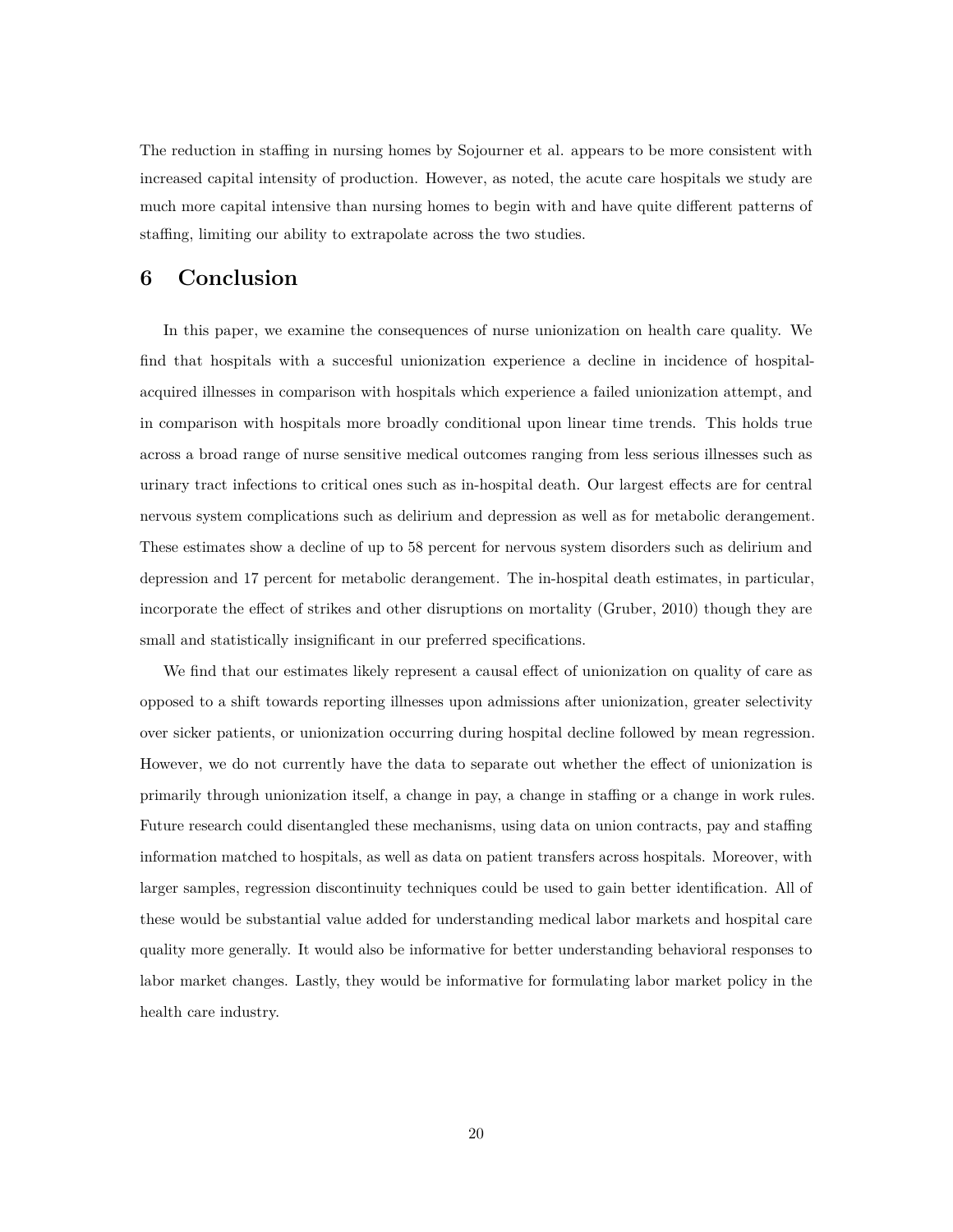### **References**

- [1] Aiken, Linda H., Sean P. Clarke, Douglas M. Sloane, Julie Sochalski, and Jeffrey H. Silber (2002). "Hospital nurse staffing and patient mortality, nurse burnout, and job dissatisfaction." *Journal of the American Medical Association* 288(16): pp. 1987-1993.
- [2] Ash, Michael and Jean Ann Seago (2004), "The Effect of Registered Nurses' Unions on Heart Attack Mortality?", *Industrial and Labor Relations Review* 57(3), pp. 422-442.
- [3] Bell, Chaim M., and Donald A. Redelmeier (2001) "Mortality among patients admitted to hospitals on weekends as compared with weekdays." *New England Journal of Medicine* 345(9): pp. 663-668.
- [4] Card, David (1996), "The Effect of Unions on the Structure of Wages: A Longitudinal Analysis", *Econometrica*, 64(4): pp. 957-979.
- [5] Cook, Andrew, Gaynor, Martin, Stephens, Melvin and Taylor, Lowell (2012), "The effect of a nurse staffing mandate on patient health outcome: Evidence from California's minimum staffing regulation", *Journal of Health Economics* 31(1), pp. 340-348.
- [6] Dinardo, John and David S. Lee (2004), "Economic Impacts of New Unionization on Private Sector Employers: 1984-2001", *Quarterly Journal of Economics* 119(4): pp. 1383-1441.
- [7] Evans, William N., and Beomsoo Kim (2006), "Patient outcomes when hospitals experience a surge in admissions." *Journal of Health Economics* 25(2): pp. 365-388.
- [8] Frandsen, Brigham (2010), "Union wage setting and the distribution of employee earnings: Evidence from certification elections", working paper.
- [9] Freeman, Richard and James Medoff (1984), **What Do Unions Do?**, Basic Books.
- [10] Gruber, Jonathan and Samuel Kleiner (2010), "Do Strikes Kill?", *American Economic Journal: Economic Policy* 4(1), pp. 127-157.
- [11] Hirsch, Barry T., and Edward J. Schumacher (1998), "Union wages, rents, and skills in health care labor markets." *Journal of Labor Research* 19(1): pp. 125-147.
- [12] Hirsch, Barry T. (2004). "What Do Unions Do for Economic Performance?", *Journal of Labor Research* 25(3): pp. 415-455.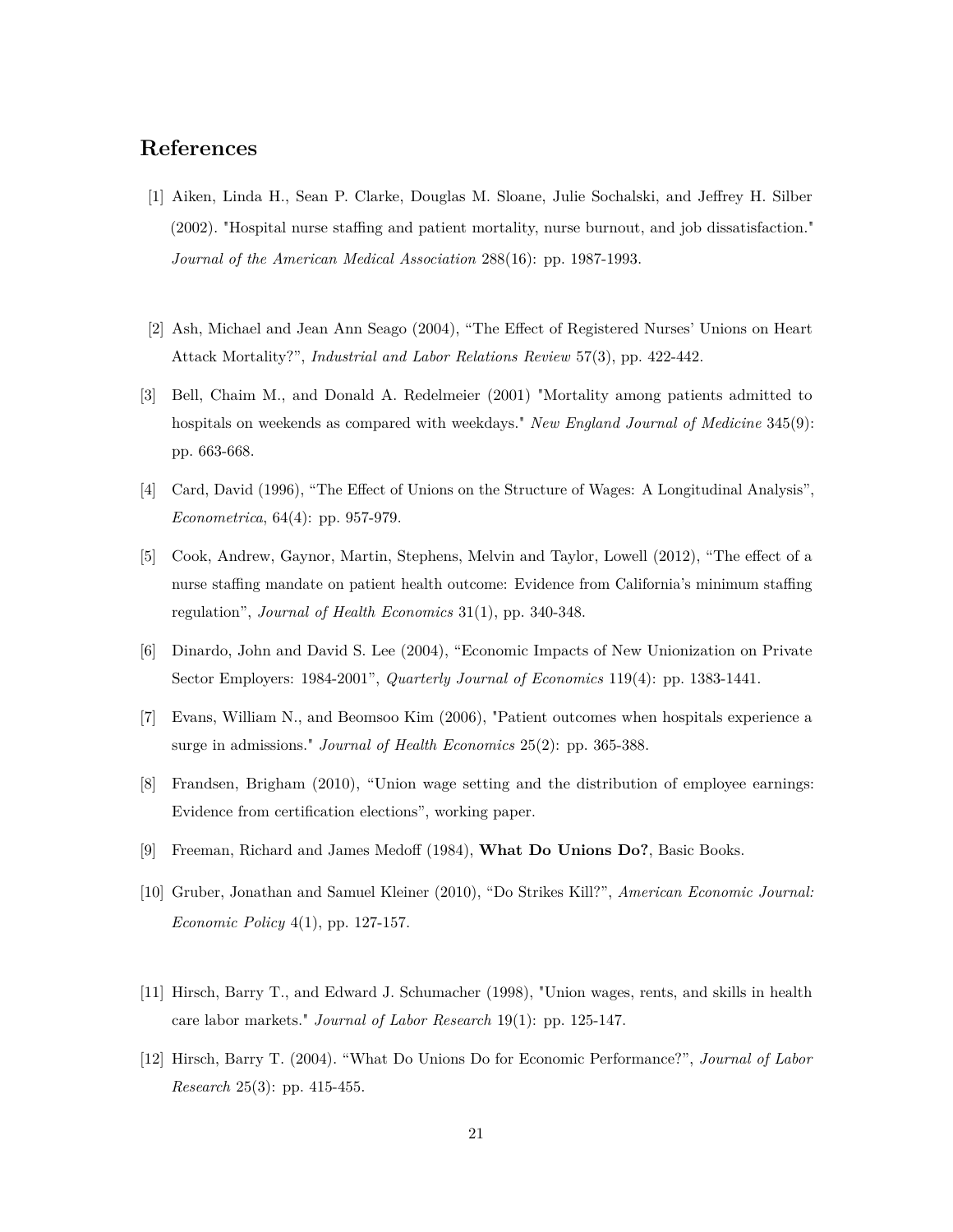- [13] Krueger, Alan and Alexandre Mas (2004), "Strikes, Scabs and Tread Separations: Labor Strife and the Production of Defective Bridgestone/Firestone Tires", *Journal of Political Economy* 112(2), pp. 253-289.
- [14] Lee, Lung-Fei (1978), "Unionism and Wage Rates: A Simultaneous Equations Model with Qualitative and Limited Dependent Variables,", *International Economic Review*: 19, pp. 415- 433.
- [15] Lee, David, and Alexandre Mas (2012), "Long-Run Impacts of Unions on Firms: New Evidence from Financial Markets, 1961–1999", *Quarterly Journal of Economics* 127(1): pp. 333–378.
- [16] Lewis, H. Gregg (1963), **Unionism and Relative Wages in the United States: an Empirical Inquiry,** University of Chicago Press: Chicago, Ill.
- [17] Mas, Alexandre (2006), "Pay, Reference Points, Police Performance", *Quarterly Journal of Economics* 121(3), pp. 783-821.
- [18] Mas, Alexandre (2008), "Labor Unrest and the Quality of Production: Evidence from the Construction Equipment Resale Market", *Review of Economic Studies* 75, pp. 229-258.
- [19] Matsudaira, Jordan (forthcoming), "Monopsony in the Low-Wage Labor Market? Evidence from Minimum Nurse Staffing Regulations", *Review of Economics and Statistics.*
- [20] McCrary, Justin (2007), "The Effect of Court-Ordered Hiring Quotas on the Composition and Quality of Police", *American Economic Review* 97(1), pp. 318-353.
- [21] Needleman, Jack, Peter Buerhaus, Soren Mattke, Maureen Stewart, and Katya Zelevinsky (2002), "Nurse Staffing Levels and the Quality of Care in Hospitals", *New England Journal of Medicine* 346(22), pp. 1715-1722.
- [22] Needleman, J., Buerhaus, P., Pankratz, S., Leibson, C., Stevens, S., and Harris, M. (2011), "Nurse staffing and inpatient hospital mortality", *New England Journal of Medicine* 364, pp.1037-1045.
- [23] Propper, Carol and John Van Reenen (2010). "Can pay regulation kill? Panel data evidence on the effect of labor market outcomes on hospital performance", *Journal of Political Economy* 118(2), pp. 222-273.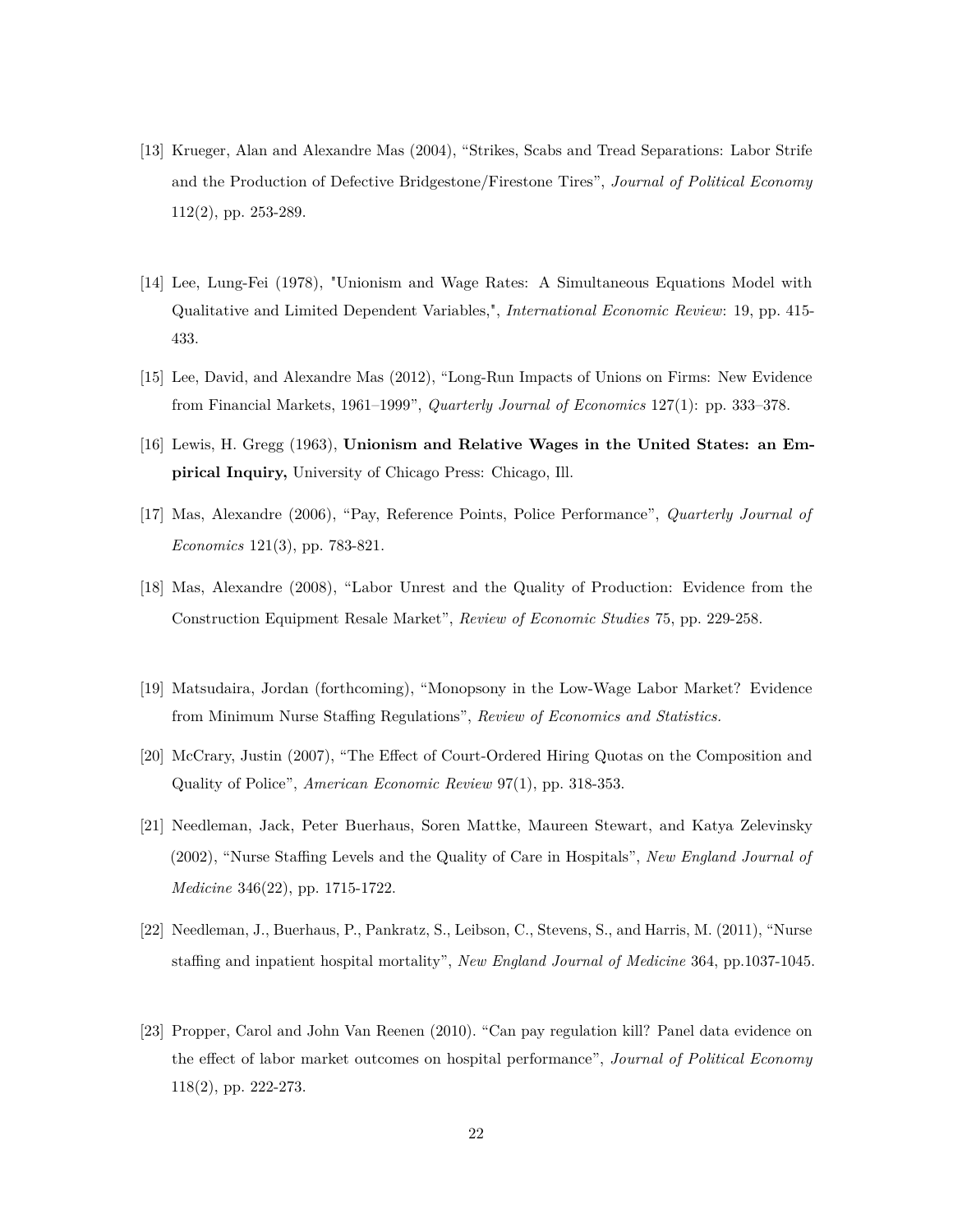- [24] Seago, Jean Ann, Joanne Spetz, Michael Ash, Carolina-Nicole Herrera, and Dennis Keane (2011). "Hospital RN job satisfaction and nurse unions." *Journal of Nursing Administration* 41(3): pp. 109-114.
- [25] Schumacher, Edward J (1997), "Relative wages and exit behavior among registered nurses." *Journal of Labor Research* 18(4): pp. 581-592.
- [26] Sojourner, Aaron, Robert Town, David C. Grabowski, and Michelle Chen (2012), "Impacts of Unionization on Employment, Product Quality and Productivity: Regression Discontinuity Evidence From Nursing Homes", *NBER Working Paper.*
- [27] Spetz, Joanne, Michael Ash, Charalampos Konstantinidis, and Carolina Herrera (2011), "The effect of unions on the distribution of wages of hospital employed registered nurses in the United States." *Journal of Clinical Nursing* 20(1-2): pp. 60-67.
- [28] Wessels, Walter (1994), "Do Unionized Firms Hire Better Workers?" *Economic Inquiry* 32(4): pp. 616-29.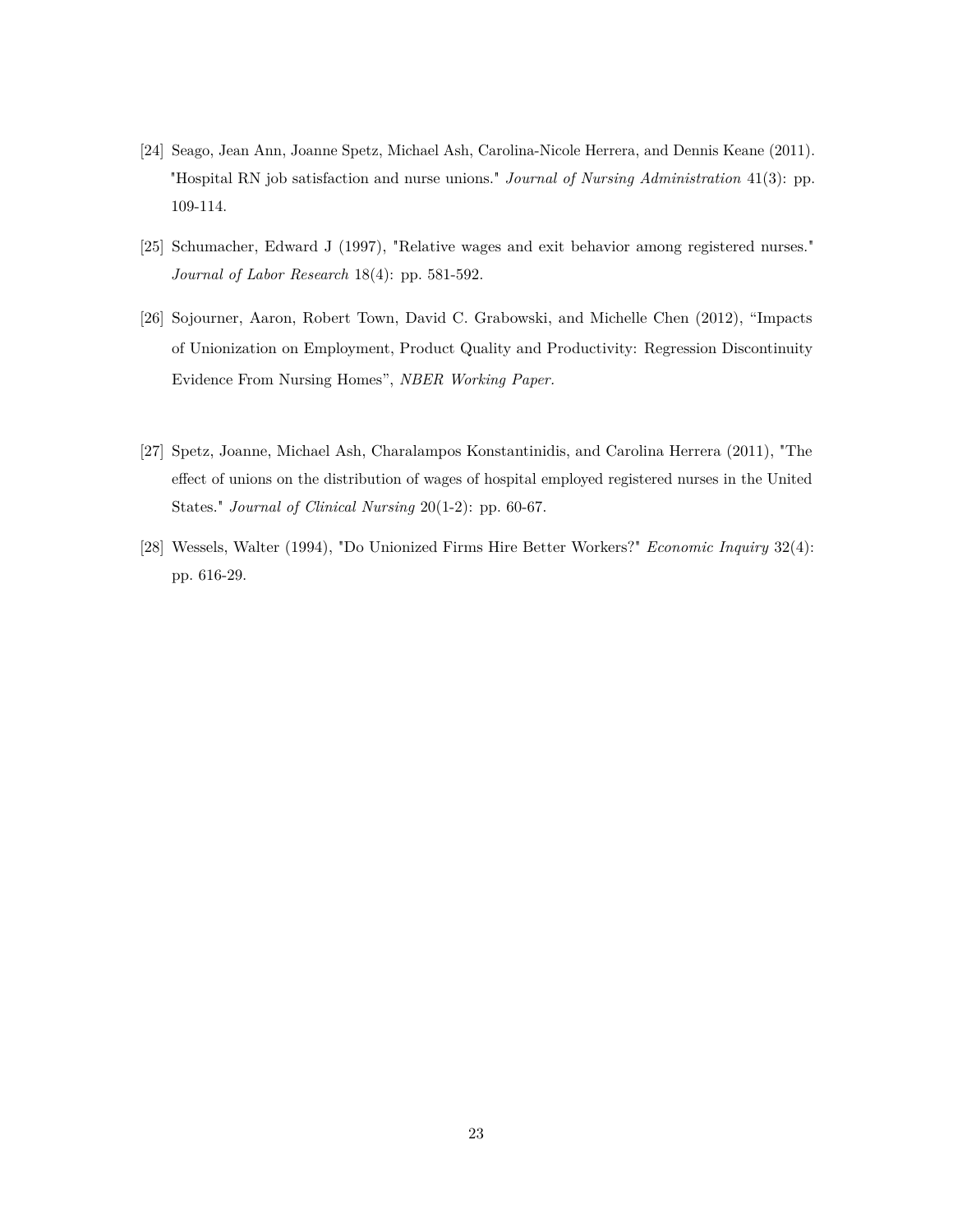|                                 | <b>Full Sample</b> | No Election | Win Election | Lose Election |
|---------------------------------|--------------------|-------------|--------------|---------------|
|                                 |                    |             |              |               |
| Female                          | 0.592              | 0.590       | 0.600        | 0.599         |
|                                 | (0.0581)           | (0.0602)    | (0.0464)     | (0.0203)      |
| White                           | 0.492              | 0.483       | 0.538        | 0.587         |
|                                 | (0.269)            | (0.269)     | (0.272)      | (0.245)       |
| <b>Black</b>                    | 0.0752             | 0.0802      | 0.0482       | 0.0391        |
|                                 | (0.0943)           | (0.0995)    | (0.0470)     | (0.0434)      |
| Latino                          | 0.270              | 0.274       | 0.249        | 0.218         |
|                                 | (0.196)            | (0.203)     | (0.157)      | (0.0959)      |
| Asian                           | 0.0633             | 0.0633      | 0.0680       | 0.0388        |
|                                 | (0.0776)           | (0.0742)    | (0.102)      | (0.0385)      |
| Under 18                        | 0.220              | 0.219       | 0.232        | 0.179         |
|                                 | (0.138)            | (0.133)     | (0.174)      | (0.0569)      |
| Over 65                         | 0.391              | 0.386       | 0.411        | 0.460         |
|                                 | (0.155)            | (0.158)     | (0.147)      | (0.0794)      |
| Urinary Tract Infection         | 5.936              | 5.684       | 7.719        | 5.760         |
|                                 | (7.101)            | (7.336)     | (5.671)      | (2.920)       |
| Pressure Ulcer                  | 0.871              | 0.863       | 0.959        | 0.744         |
|                                 | (1.584)            | (1.675)     | (0.947)      | (0.665)       |
| Hospital Aquired Pneumonia      | 8.489              | 8.242       | 10.16        | 8.693         |
|                                 | (5.950)            | (6.061)     | (5.222)      | (3.861)       |
| Hospital Aquired Sepsis         | 0.527              | 0.508       | 0.690        | 0.375         |
|                                 | (1.044)            | (1.065)     | (0.977)      | (0.372)       |
| Shock or Cardiac Arrest         | 3.270              | 3.224       | 3.588        | 3.261         |
|                                 | (2.823)            | (2.957)     | (1.848)      | (1.901)       |
| Upper Gastrointestinal Bleeding | 1.003              | 0.960       | 1.302        | 0.995         |
|                                 | (1.529)            | (1.600)     | (1.051)      | (0.636)       |
| Pulmonary Failure               | 3.410              | 3.241       | 4.540        | 3.589         |
|                                 | (3.082)            | (3.008)     | (3.387)      | (2.854)       |
| Metabolic Derangement           | 0.650              | 0.632       | 0.728        | 0.869         |
|                                 | (0.639)            | (0.645)     | (0.528)      | (0.822)       |
| Deep Venous Thrombosis          | 1.158              | 1.108       | 1.492        | 1.222         |
|                                 | (1.259)            | (1.252)     | (1.350)      | (0.666)       |
| Central Nervous Complication    | 1.041              | 0.988       | 1.379        | 1.184         |
|                                 | (1.698)            | (1.696)     | (1.755)      | (1.262)       |
| Wound Infection                 | 1.521              | 1.483       | 1.761        | 1.619         |
|                                 | (1.288)            | (1.277)     | (1.399)      | (0.906)       |
| Failure to Rescue               | 6.766              | 6.727       | 6.974        | 7.077         |
|                                 | (4.583)            | (4.870)     | (2.342)      | (2.232)       |
| In Hospital Death               | 22.51              | 22.42       | 23.02        | 23.01         |
|                                 | (18.50)            | (19.85)     | (6.948)      | (4.975)       |
|                                 |                    |             |              |               |
| Number of Hospitals             | 666                | 616         | 39           | 11            |
| Hospital Years                  | 4987               | 4522        | 385          | 80            |

|  |  | Table 1: Means and Standard Deviations by Union Event Status |  |  |
|--|--|--------------------------------------------------------------|--|--|

*Notes.* Standard deviations are in parenthesis. Patient outcomes are measured as incidence per thousand patients. Statistics are weighted by total number of patients.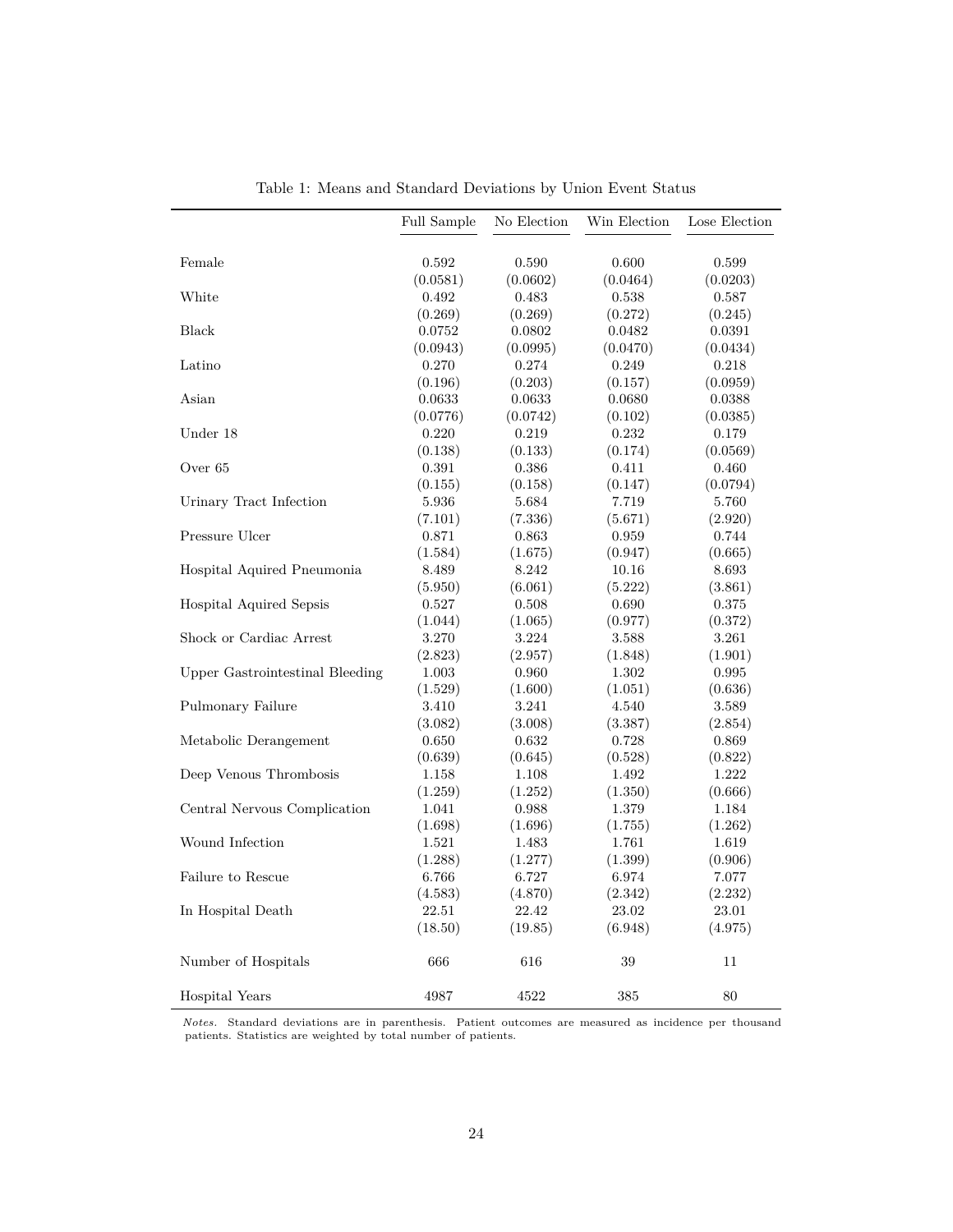|                 |             | Full Sample |             | Election Sample |  |  |
|-----------------|-------------|-------------|-------------|-----------------|--|--|
| UTI             | 0.339       | $-0.712$    | $-1.124*$   | $-0.865$        |  |  |
|                 | (0.722)     | (0.766)     | (0.636)     | (0.719)         |  |  |
|                 |             |             |             |                 |  |  |
| PRU             | 0.079       | $-0.134$    | $-0.185$    | $-0.274$        |  |  |
|                 | (0.140)     | (0.201)     | (0.164)     | (0.210)         |  |  |
|                 |             |             |             |                 |  |  |
| HAP             | 0.393       | $-0.077$    | $-1.556**$  | $-0.459$        |  |  |
|                 | (0.698)     | (0.704)     | (0.715)     | (0.636)         |  |  |
| HAS             | 0.050       | $-0.012$    | $-0.011$    | $-0.040$        |  |  |
|                 | (0.051)     | (0.076)     | (0.091)     | (0.127)         |  |  |
|                 |             |             |             |                 |  |  |
| SCA             | $-0.063$    | $-0.418$    | $-0.326$    | $-0.301$        |  |  |
|                 | (0.267)     | (0.390)     | (0.304)     | (0.434)         |  |  |
| $_{\rm UGB}$    | 0.022       | 0.011       | $-0.112$    | 0.008           |  |  |
|                 | (0.195)     | (0.266)     | (0.263)     | (0.378)         |  |  |
|                 |             |             |             |                 |  |  |
| <b>PNF</b>      | 0.058       | $-0.736$    | $-1.140**$  | $-0.771$        |  |  |
|                 | (0.439)     | (0.543)     | (0.488)     | (0.584)         |  |  |
|                 |             |             |             |                 |  |  |
| <b>MDB</b>      | 0.012       | $-0.154*$   | $-0.115*$   | $-0.127**$      |  |  |
|                 | (0.037)     | (0.081)     | (0.061)     | (0.058)         |  |  |
| <b>DVT</b>      | $-0.011$    | $-0.180$    | $-0.208$    | $-0.101$        |  |  |
|                 | (0.099)     | (0.202)     | (0.155)     | (0.176)         |  |  |
|                 |             |             |             |                 |  |  |
| $\mathrm{CNS}$  | $-0.064$    | $-0.604**$  | $-0.707**$  | $-0.796***$     |  |  |
|                 | (0.214)     | (0.300)     | (0.275)     | (0.243)         |  |  |
| WIN             | $-0.086$    | $-0.204$    | $-0.272**$  | $-0.149$        |  |  |
|                 | (0.078)     | (0.126)     | (0.104)     | (0.113)         |  |  |
|                 |             |             |             |                 |  |  |
| <b>FTR</b>      | $-0.573***$ | $-0.241$    | $-0.385$    | $-0.324$        |  |  |
|                 | (0.213)     | (0.298)     | (0.354)     | (0.376)         |  |  |
|                 |             |             |             |                 |  |  |
| <b>IHD</b>      | $-1.196***$ | $-0.394$    | $-1.256**$  | $-0.504$        |  |  |
|                 | (0.410)     | (0.530)     | (0.583)     | (0.637)         |  |  |
| ALL             | 0.004       | $-0.056**$  | $-0.091***$ | $-0.061**$      |  |  |
|                 | (0.025)     | (0.025)     | (0.024)     | (0.025)         |  |  |
|                 |             |             |             |                 |  |  |
| N               | 4987        | 4987        | 465         | 465             |  |  |
|                 |             |             |             |                 |  |  |
| Hospital Trends | Ν           | Υ           | Ν           | Υ               |  |  |

Table 2: Impact of Unionization on Nurse-Sensitive Patient Outcomes

*Notes.* Dependent variables are measured as the incidence rate per thousand patients for the specified condition, except for the combined measure, ALL, which is measured in standard deviation units. Full Sample results are estimated using all hospitals, while Election Sample results are estimated using only hospitals that had either a winning or a losing unionization attempt. All specifications contain hospital and year fixed effects, and specifications 2 and 4 contain hospital specific time trends. All specifications additionally control for the proportion of patients who are female, white, black, hispanic, and asian, 8 age categories, 25 major diagnostic categories, the proportion of patients who suffered from the specified condition when admitted to the hospital (where applicable), as well as interactions between major diagnostic<br>categories, age and gender. All models are weighted by the total number of<br>patients. Robust standard errors,  $\mathcal{O}_{\mathbf{M}}$  figureed by hospita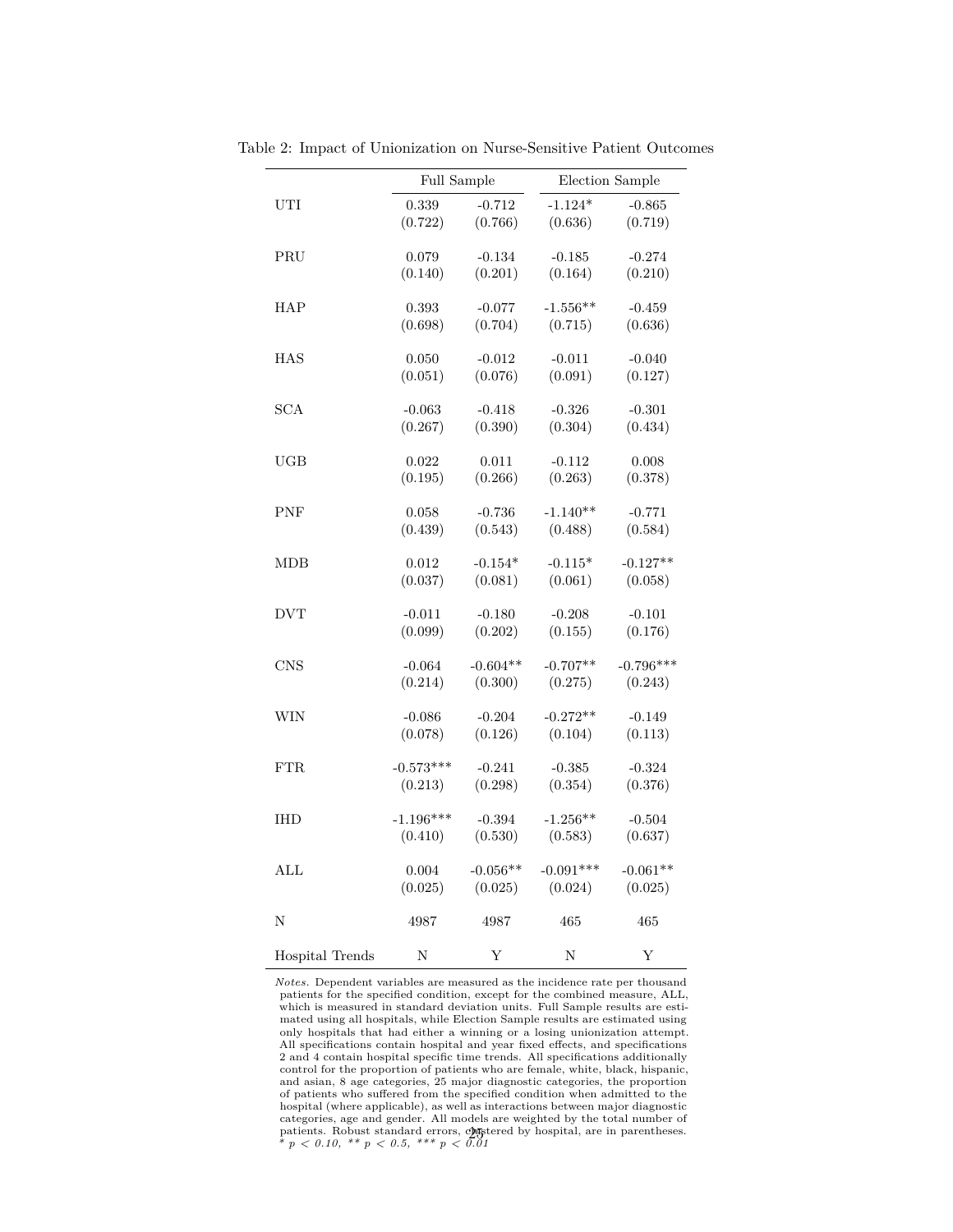|                             | Full Sample         |                       | Election Sample |                                |  |
|-----------------------------|---------------------|-----------------------|-----------------|--------------------------------|--|
| 2 yrs pre-election          | $0.057**$           | $-0.004$              | 0.004           | 0.003                          |  |
|                             | (0.023)             | (0.024)               | (0.032)         | (0.031)                        |  |
| 1 yr pre-election           | 0.012               | $-0.008$              | $-0.020$        | $-0.005$                       |  |
|                             | (0.015)             | (0.018)               | (0.018)         | (0.026)                        |  |
| year of election            | $-0.027$<br>(0.023) | $-0.057**$<br>(0.026) | (0.024)         | $-0.071***-0.062**$<br>(0.029) |  |
| 1 yr post-election          | $-0.007$            | $-0.038**$            | $-0.051**$      | $-0.023$                       |  |
|                             | (0.016)             | (0.016)               | (0.024)         | (0.027)                        |  |
| 2 yrs post-election         | 0.005               | $-0.024$              | 0.019           | 0.012                          |  |
|                             | (0.023)             | (0.029)               | (0.026)         | (0.033)                        |  |
| 3 yrs post-election         | $-0.011$            | $-0.034$              | $-0.006$        | $-0.014$                       |  |
|                             | (0.013)             | (0.022)               | (0.022)         | (0.028)                        |  |
| $>$ 4 yrs post-election     | $-0.000$            | $-0.015$              | $-0.055$        | $-0.011$                       |  |
|                             | (0.041)             | (0.038)               | (0.041)         | (0.042)                        |  |
| Short term effect: 1 yr     | $-.033$             | $-.094***$            | $-.121***$      | $-.085**$                      |  |
|                             | (.024)              | (.025)                | (.032)          | (.039)                         |  |
| Long term effect: $> 4$ yrs | $-.039$             | $-.167**$             | $-.162**$       | $-.097$                        |  |
|                             | (.05)               | (.071)                | (.067)          | (.091)                         |  |
| N                           | 4564                | 4564                  | 452             | 452                            |  |
| Hospital Trends             | N                   | Y                     | N               | Y                              |  |

Table 3: Dynamic Effects of Unionization on Mean Standardized Outcome

*Notes.* Dependent variable is the mean standardized incidence rate across all conditions. Independent variables are leads and lags of union status, as indicated. The reported short-term effect is the sum of the contempraneous union status variable and the one year lag, while the reported long term effect is the sum of the contemporaneous union variable and the full set of lags. Full Sample results are estimated using all hospitals, while Election Sample results are estimated using only hospitals that had either a winning or a losing unionization attempt. All specifications contain hospital and year fixed effects, and specifications 2 and 4 contain hospital specific time trends. All specifications additionally control for the proportion of patients who are female, white, black, hispanic, and asian, 8 age categories, 25 major diagnostic categories, the proportion of patients who suffered from the specified condition when admitted to the hospital (where applicable), as well as interactions between major diagnostic categories, age and gender. All models are weighted by the total number of patients. Robust standard errors, clustered by hospital, are in parentheses.

*\* p < 0.10, \*\* p < 0.5, \*\*\* p < 0.01*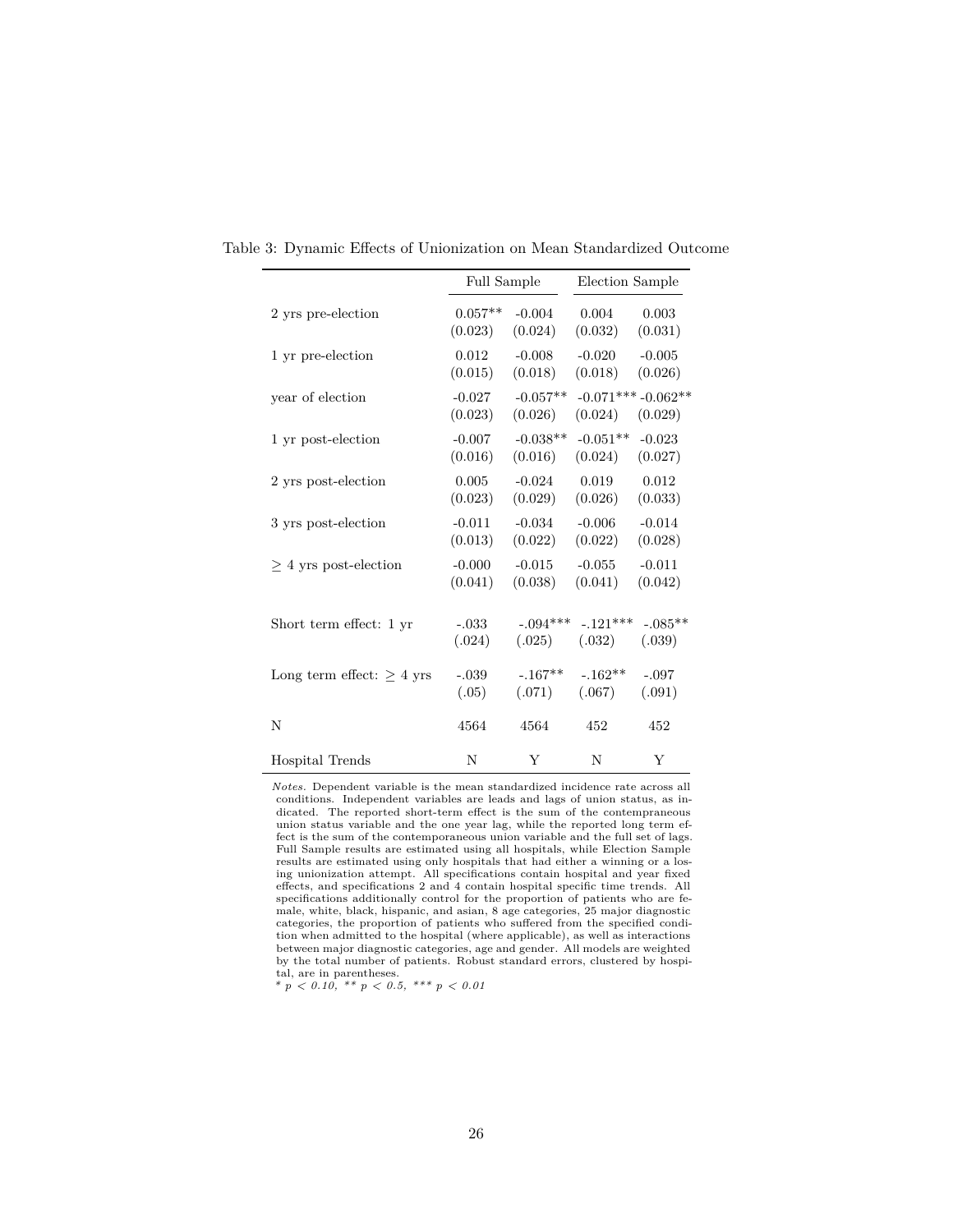|                   |          | <b>Full Sample</b> | Election Sample |          |  |
|-------------------|----------|--------------------|-----------------|----------|--|
| Log Patient Total | $-0.021$ | $-0.019$           | $-0.023$        | $-0.017$ |  |
|                   | (0.030)  | (0.028)            | (0.035)         | (0.028)  |  |
| Female            | 0.002    | 0.005              | $-0.003$        | 0.003    |  |
|                   | (0.004)  | (0.007)            | (0.005)         | (0.007)  |  |
| Non-White         | $-0.008$ | 0.009              | 0.002           | 0.004    |  |
|                   | (0.015)  | (0.015)            | (0.017)         | (0.017)  |  |
| Under 18          | $-0.015$ | $-0.007$           | $-0.022$        | $-0.007$ |  |
|                   | (0.019)  | (0.007)            | (0.017)         | (0.007)  |  |
| Over 65           | 0.004    | $-0.001$           | 0.019           | 0.001    |  |
|                   | (0.015)  | (0.008)            | (0.014)         | (0.008)  |  |
| N                 | 4987     | 4987               | 465             | 465      |  |
| Hospital Trends   | N        | Y                  | N               | Y        |  |

Table 4: Impact of Unionization on Patient Demographics

*Notes.* Dependent variables are patient demographics as indicated. Female, Non-White, Under 18 and Over 65 are measured as proportions. Full Sample results are estimated using all hospitals, while Election Sample results are estimated using only hospitals that had either a winning or a losing unionization attempt. All specifications contain hospital and year fixed effects, and specifications 2 and 4 contain hospital specific time trends. All models are weighted by the total number of patients. Robust standard errors, clustered by

hospital, are in parentheses. *\* p < 0.10, \*\* p < 0.5, \*\*\* p < 0.01*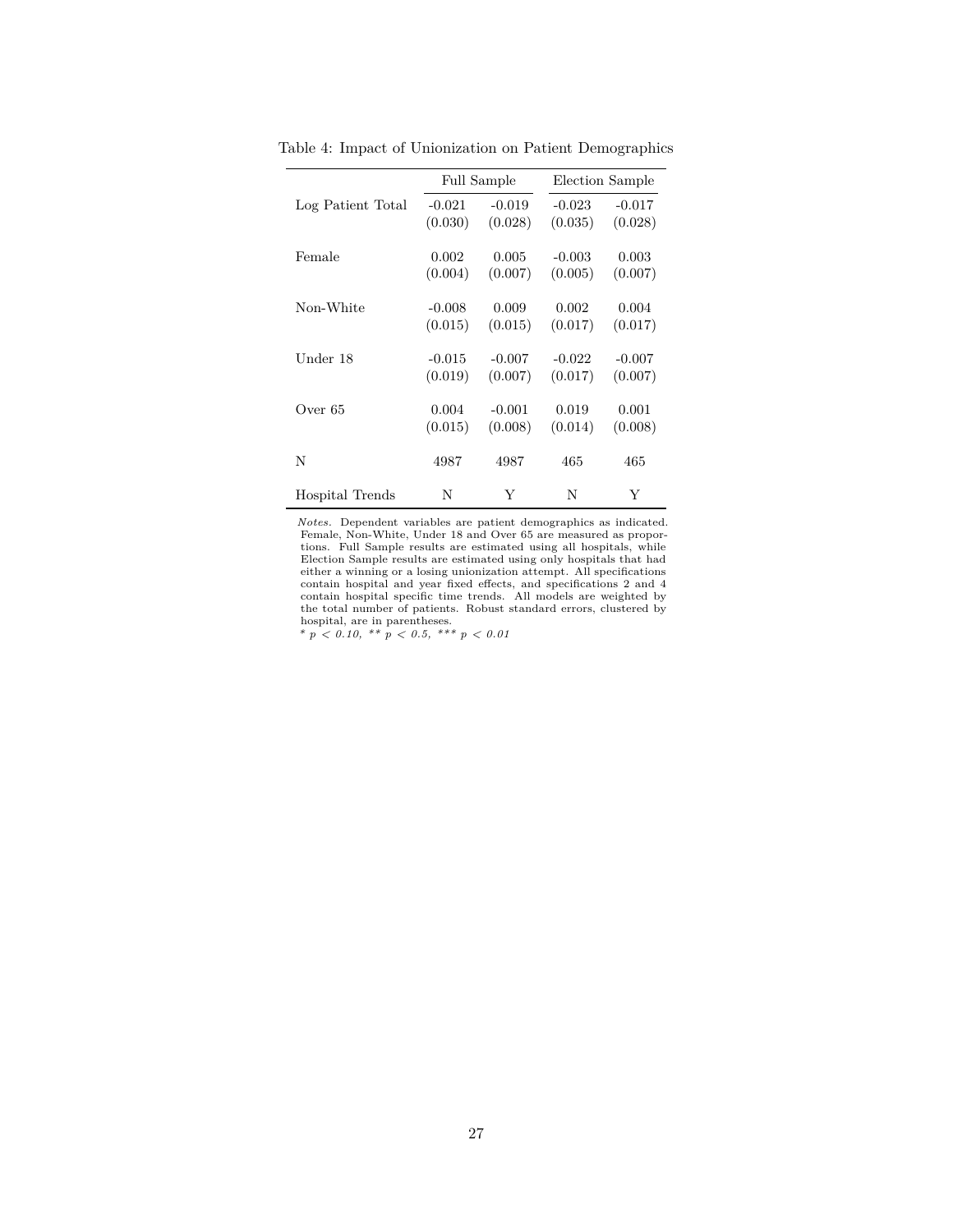|      |               | Full Sample                              |               |               | Election Sample |               |
|------|---------------|------------------------------------------|---------------|---------------|-----------------|---------------|
|      |               | Panel A: Restricted Pre-Election Period  |               |               |                 |               |
|      | 2 years       | 4 years                                  | 6 years       | 2 years       | 4 years         | 6 years       |
|      | pre election  | pre election                             | pre election  | pre election  | pre election    | pre election  |
| ALL. | $-0.032$      | $-0.050*$                                | $-0.059**$    | $-0.063**$    | $-0.049*$       | $-0.056**$    |
|      | (0.031)       | (0.029)                                  | (0.027)       | (0.025)       | (0.027)         | (0.025)       |
| N    | 4867          | 4918                                     | 4953          | 345           | 396             | 431           |
|      |               | Panel B: Restricted Post-Election Period |               |               |                 |               |
|      | 2 years       | 4 years                                  | 6 years       | 2 years       | 4 years         | 6 years       |
|      | post election | post election                            | post election | post election | post election   | post election |
| ALL  | $-0.048*$     | $-0.035$                                 | $-0.051**$    | $-0.049$      | $-0.053$        | $-0.065**$    |
|      | (0.027)       | (0.026)                                  | (0.025)       | (0.041)       | (0.034)         | (0.028)       |
| N    | 4864          | 4908                                     | 4942          | 342           | 386             | 420           |

Table 5: Restricted Time Windows Around Unionizations

*Notes.* Dependent variable is the mean standardized incidence rate across all conditions. In Panel A, the sample of unionizing hospitals is restricted to the specified number of years before the winning election took place, while in Panel B it is restricted to the specified number of years after the election took place. Full Sample results are estimated using all hospitals, while Election Sample results are estimated using only hospitals that had either a winning or a losing unionization attempt. All specifications contain hospital fixed effects, year fixed effects, and hospital specific time trends. All specifications additionally control for the proportion of patients who are female, white, black, hispanic, and asian, 8 age categories, 25 major diagnostic categories, the proportion of patients who suffered from the specified condition when admitted to the hospital (where applicable), as well as interactions between major diagnostic categories, age and gender. All models are weighted by the total number of patients. Robust standard errors, clustered by hospital, are in parentheses.<br>*\* p < 0.10, \*\* p < 0.5, \*\*\* p < 0.01*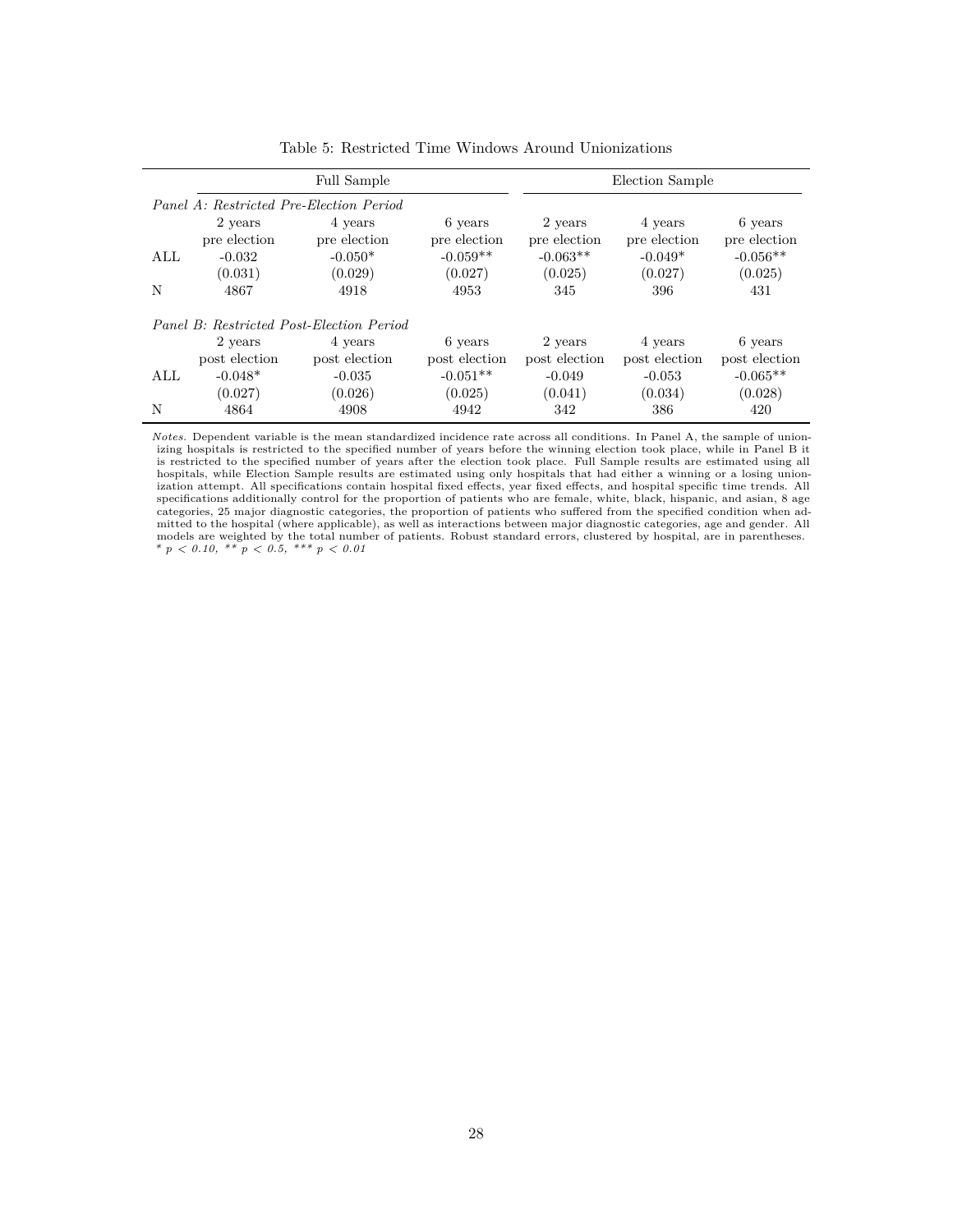|                      | Full Sample |            |              |             | Election Sample |             |              |             |
|----------------------|-------------|------------|--------------|-------------|-----------------|-------------|--------------|-------------|
|                      | with post   | quadratic  | trends by    | No POA      | with post       | quadratic   | trends by    | No POA      |
|                      | dummy       | trends     | pre and post | Controls    | dummy           | trends      | pre and post | Controls    |
| UTI                  | $-0.752$    | $-0.713$   | $-0.554$     | $-1.471*$   | $-0.978$        | $-0.866$    | $-1.246$     | $-1.742**$  |
|                      | (0.963)     | (0.766)    | (0.928)      | (0.852)     | (1.174)         | (0.719)     | (1.300)      | (0.823)     |
| $\operatorname{PRU}$ | $-0.148$    | $-0.134$   | $-0.182$     | $-0.222$    | 0.013           | $-0.273$    | $-0.006$     | $-0.377*$   |
|                      | (0.238)     | (0.201)    | (0.261)      | (0.210)     | (0.291)         | (0.210)     | (0.286)      | (0.219)     |
| HAP                  | $-2.034$    | $-0.076$   | $-1.745$     | 0.158       | $-3.304***$     | $-0.460$    | $-3.105***$  | $-0.590$    |
|                      | (1.463)     | (0.706)    | (1.532)      | (0.819)     | (1.039)         | (0.637)     | (1.149)      | (0.974)     |
| HAS                  | 0.046       | $-0.012$   | 0.034        | $-0.005$    | $-0.049$        | $-0.040$    | $-0.046$     | $-0.089$    |
|                      | (0.102)     | (0.076)    | (0.109)      | (0.131)     | (0.168)         | (0.127)     | (0.169)      | (0.171)     |
| <b>SCA</b>           | $-1.886***$ | $-0.417$   | $-1.673**$   | $-0.342$    | $-1.610**$      | $-0.301$    | $-1.454**$   | $-0.166$    |
|                      | (0.727)     | (0.390)    | (0.739)      | (0.415)     | (0.647)         | (0.434)     | (0.649)      | (0.511)     |
| UGB                  | $-0.043$    | 0.011      | 0.093        | $-0.073$    | 0.152           | 0.008       | 0.223        | $-0.044$    |
|                      | (0.289)     | (0.266)    | (0.376)      | (0.267)     | (0.389)         | (0.378)     | (0.437)      | (0.406)     |
| ${\mbox{PNF}}$       | $-1.036$    | $-0.736$   | $-1.104$     | $-0.781$    | $-1.243*$       | $-0.771$    | $-1.464$     | $-1.187$    |
|                      | (0.832)     | (0.544)    | (1.002)      | (0.678)     | (0.731)         | (0.584)     | (0.906)      | (0.750)     |
| <b>MDB</b>           | $-0.209$    | $-0.154*$  | $-0.175$     | $-0.205**$  | $-0.087$        | $-0.127**$  | $-0.037$     | $-0.234**$  |
|                      | (0.156)     | (0.081)    | (0.169)      | (0.098)     | (0.164)         | (0.058)     | (0.189)      | (0.105)     |
| <b>DVT</b>           | $-0.467*$   | $-0.180$   | $-0.301$     | $-0.351$    | $-0.342$        | $-0.101$    | $-0.302$     | $-0.360*$   |
|                      | (0.261)     | (0.202)    | (0.198)      | (0.223)     | (0.257)         | (0.176)     | (0.286)      | (0.188)     |
| <b>CNS</b>           | $-0.620$    | $-0.602**$ | $-0.196$     | $-0.789**$  | $-0.895*$       | $-0.795***$ | $-0.757$     | $-1.071***$ |
|                      | (0.536)     | (0.300)    | (0.429)      | (0.399)     | (0.524)         | (0.243)     | (0.542)      | (0.359)     |
| <b>WIN</b>           | $-0.085$    | $-0.204$   | $-0.040$     | $-0.218$    | $-0.001$        | $-0.149$    | 0.076        | $-0.219$    |
|                      | (0.213)     | (0.126)    | (0.202)      | (0.168)     | (0.205)         | (0.113)     | (0.218)      | (0.175)     |
| ${\rm FTR}$          | $-0.587$    | $-0.240$   | $-0.487$     | $-0.241$    | $-0.463$        | $-0.324$    | $-0.438$     | $-0.324$    |
|                      | (0.567)     | (0.298)    | (0.569)      | (0.298)     | (0.723)         | (0.376)     | (0.722)      | (0.376)     |
| <b>IHD</b>           | $-0.481$    | $-0.395$   | $-0.440$     | $-0.394$    | $-0.714$        | $-0.505$    | $-0.588$     | $-0.504$    |
|                      | (1.356)     | (0.530)    | (1.357)      | (0.530)     | (1.363)         | (0.637)     | (1.443)      | (0.637)     |
| $\mbox{ALL}$         | $-0.091**$  | $-0.055**$ | $-0.069$     | $-0.084***$ | $-0.083**$      | $-0.061**$  | $-0.075*$    | $-0.108***$ |
|                      | (0.045)     | (0.025)    | (0.044)      | (0.031)     | (0.037)         | (0.025)     | (0.043)      | (0.036)     |
| ${\rm N}$            | 4987        | 4987       | 4987         | 4987        | 465             | 465         | 465          | 465         |

Table 6: Robustness Checks

*Notes.* Dependent variables are measured as the incidence rate per thousand patients for the specified condition, except for the combined measure, ALL, which is measured in standard deviation units. All specifications contain hospital and year fixed effects as well as hospital specific time trends. Specifications 1 and 5 additionally contain a dummy indicating the period after an election has taken place; Specifications 2 and 6 additionally contain a quadratic hospital specific time trend; and specifications 3 and 7 addition-<br>ally contain time trends specific to the pre-election and post-election periods. Full while Election Sample results are estimated using only hospitals that had either a winning or a losing unionization attempt. All specifications additionally control for the proportion of patients who are female, white, black, hispanic, and asian, 8 age categories, and 25 major diagnostic categories, as well as interactions between major diagnostic categories, age and gender. All models except for 4 and 8 additionally control for the proportion of patients who suffered from the specified condition when admitted to the hospital. All models are weighted by the total number of patients. Robust standard errors, clustered by hospital, are in parentheses.<br> *\* p < 0.10, \*\* p < 0.5, \*\*\* p < 0.01*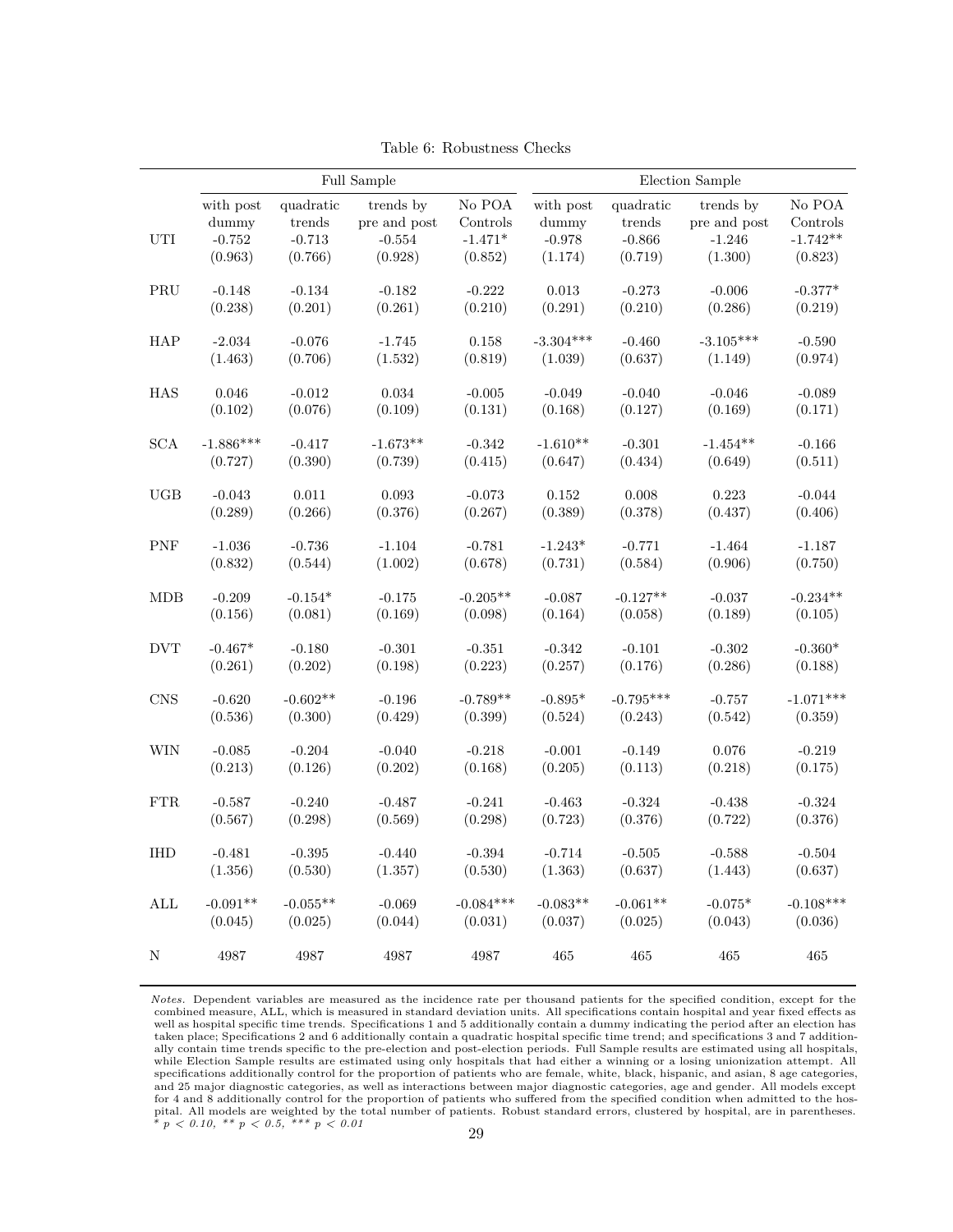

Figure 1: Percentage Changes in Incidence of Nurse Sensitive Outcomes from Unionization

Notes: Figures show point estimates of unionization effects from Table 2 converted to<br>percentages using full sample means of each outcomes, while bars display corresponding 90%<br>confidence intervals. All specifications cont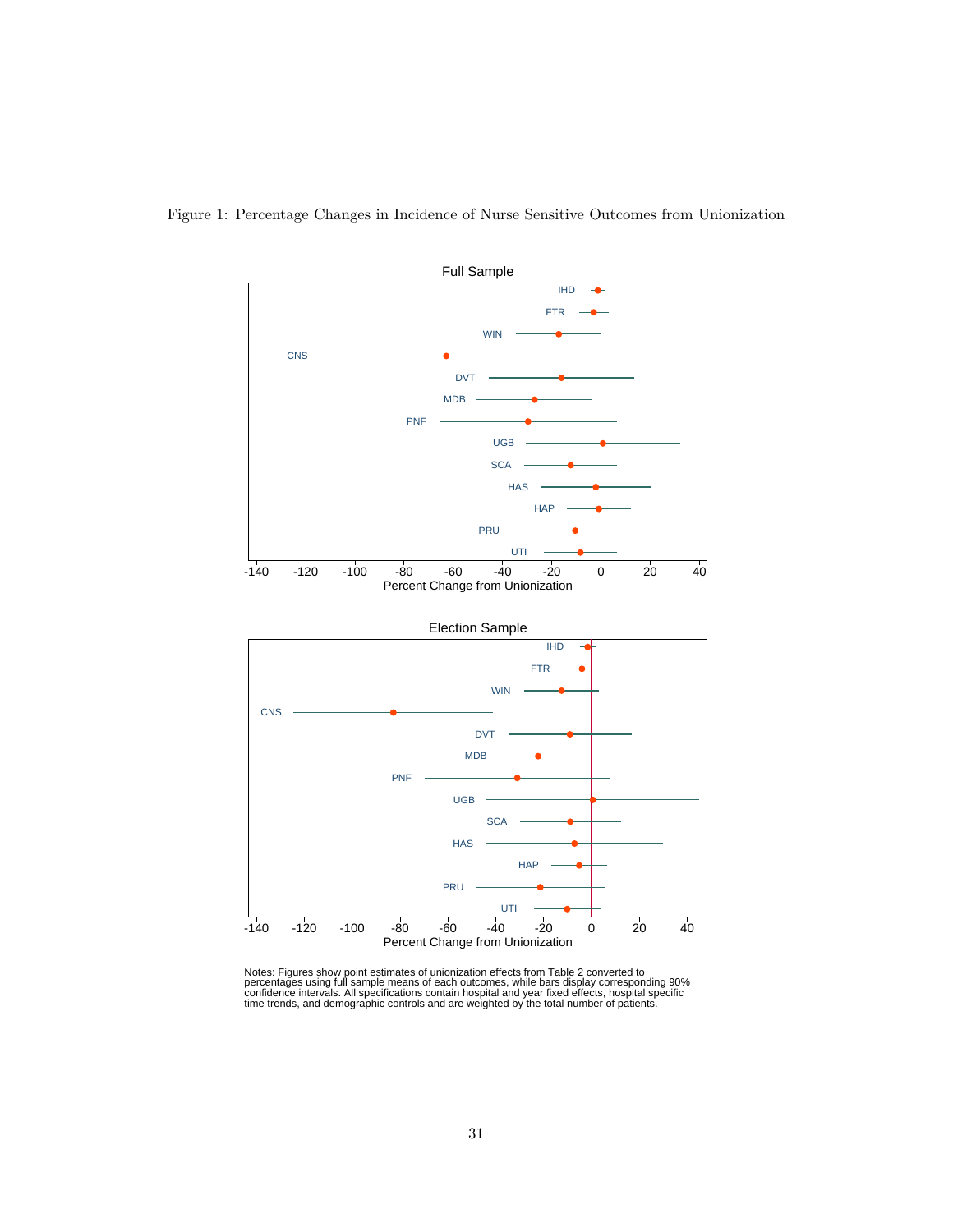



Notes: Dependent variable is the mean standardized incidence rate across all conditions. Figures show the cumulative sum of coefficients beginning<br>with the 2 year lead. All specifications contain hospital and year fixed ef